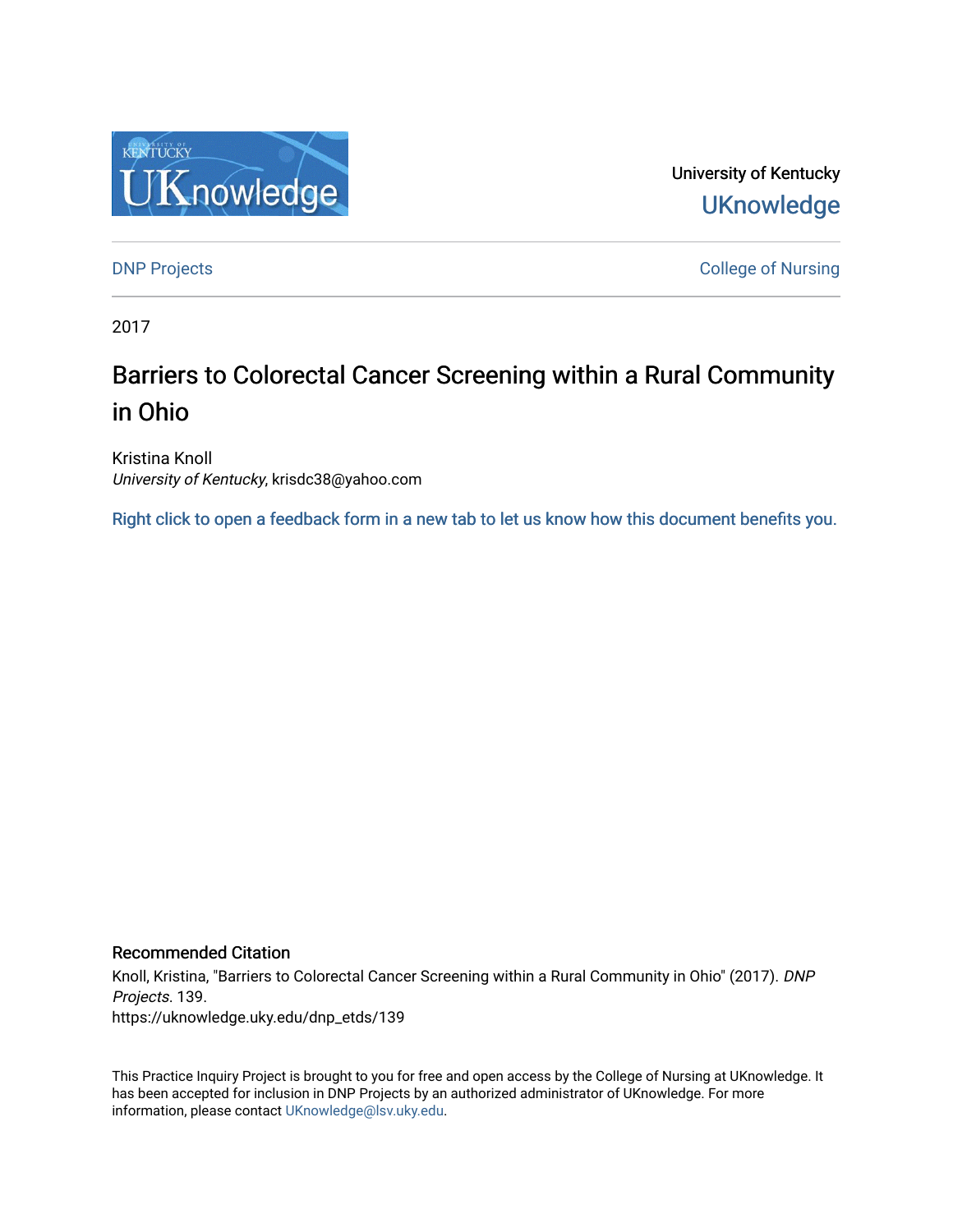## Running head: BARRIERS TO COLORECTAL CANCER SCREENING

DNP Final Project Report

Barriers to Colorectal Cancer Screening within a Rural Community in Ohio

Kristina Knoll

University of Kentucky College of Nursing Spring 2017

Julie Ossege, PhD, FNP-BC – Committee Chair Sharon Lock, PhD, APRN – Committee Member Jill Badik, DO – Committee Member/Clinical Mentor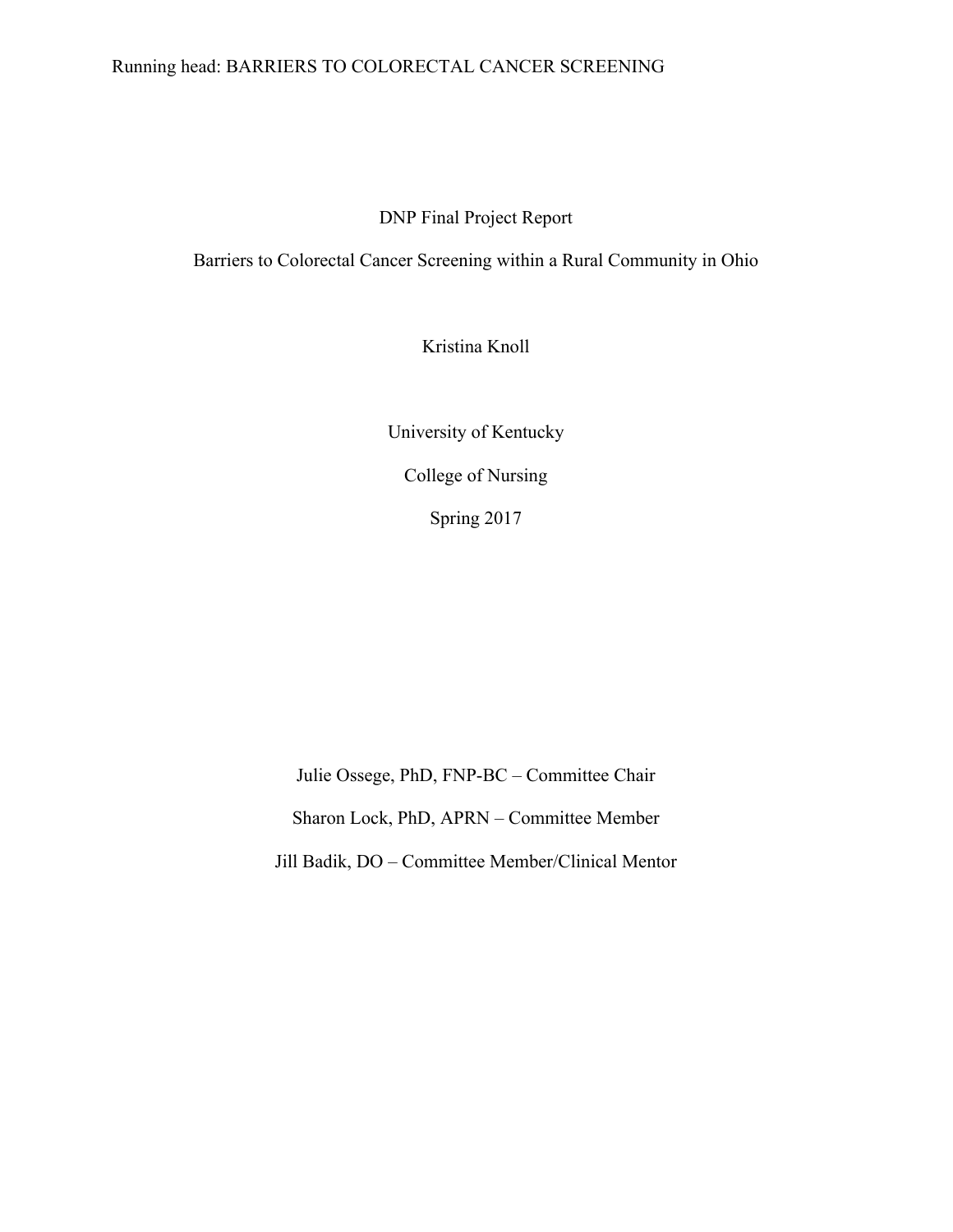## **Dedication**

Without a doubt, this capstone project is dedicated to my husband Michael. His support and motivation throughout this entire process proved to be the most important foundation for my degree. He always acted as my number one supporter and never doubted that I would finally graduate one day. This is also for my mom who provided encouragement and emphasized the importance of higher education since day one. She inspired me to become the nurse I am today and will continue to provide inspiration in my role as a nurse practitioner.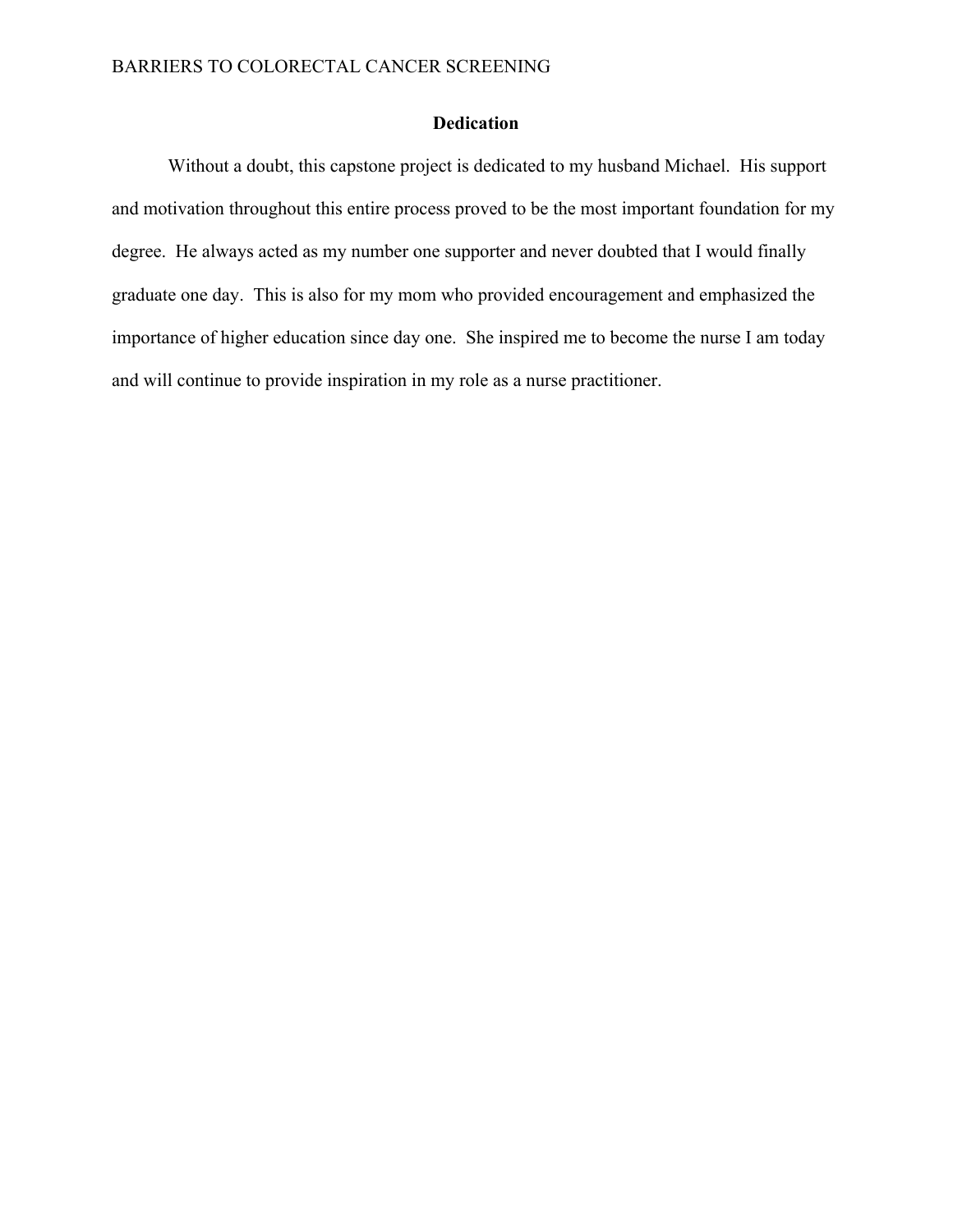#### **Acknowledgements**

I would like to express my gratitude to my advisor and friend, Dr. Julie Ossege. The many hours of patience and advice she provided helped me to successfully reach the point of study completion. Julie, your efforts and guidance that you provided me through this arduous process helped give me the motivation to believe that I would make it through this process known as graduate school. I would also like to thank one of my committee members, Dr. Sharon Lock, for also providing your time and assistance to navigate this capstone process. Dr. Jill Badik, as my clinical mentor, you provided many of the foundational elements I will use in my own practice as a nurse practitioner. I wanted to also thank you for allowing me to inconvenience your patients and office staff with my survey. Although many had no desire to complete the surveys, your encouragement helped to improve my outcomes.

Many speed bumps were presented along the way, including moving to a completely different state, but thanks to all of the faculty, staff, and my classmates at the University of Kentucky College of Nursing, I was able to achieve my dream of becoming a DNP. Thank you again to all of those who helped me along the way because each of you will forever impact my future as a nurse practitioner.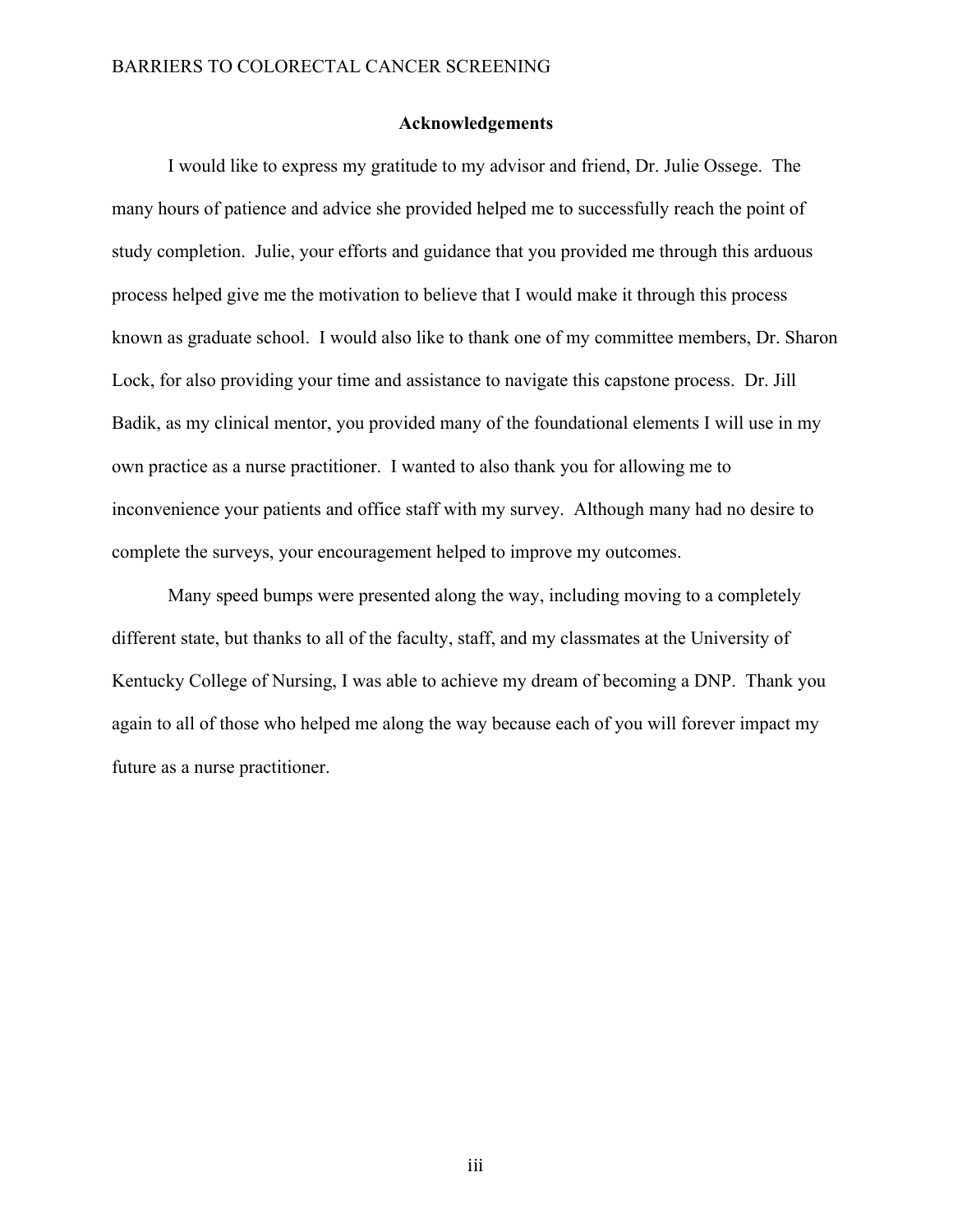| Table of Contents |    |  |  |  |
|-------------------|----|--|--|--|
|                   |    |  |  |  |
|                   |    |  |  |  |
|                   |    |  |  |  |
|                   |    |  |  |  |
|                   |    |  |  |  |
|                   |    |  |  |  |
|                   |    |  |  |  |
|                   |    |  |  |  |
|                   |    |  |  |  |
|                   |    |  |  |  |
|                   |    |  |  |  |
|                   |    |  |  |  |
|                   |    |  |  |  |
|                   |    |  |  |  |
|                   |    |  |  |  |
|                   |    |  |  |  |
|                   |    |  |  |  |
|                   |    |  |  |  |
|                   |    |  |  |  |
|                   | 23 |  |  |  |
|                   | 25 |  |  |  |
|                   | 34 |  |  |  |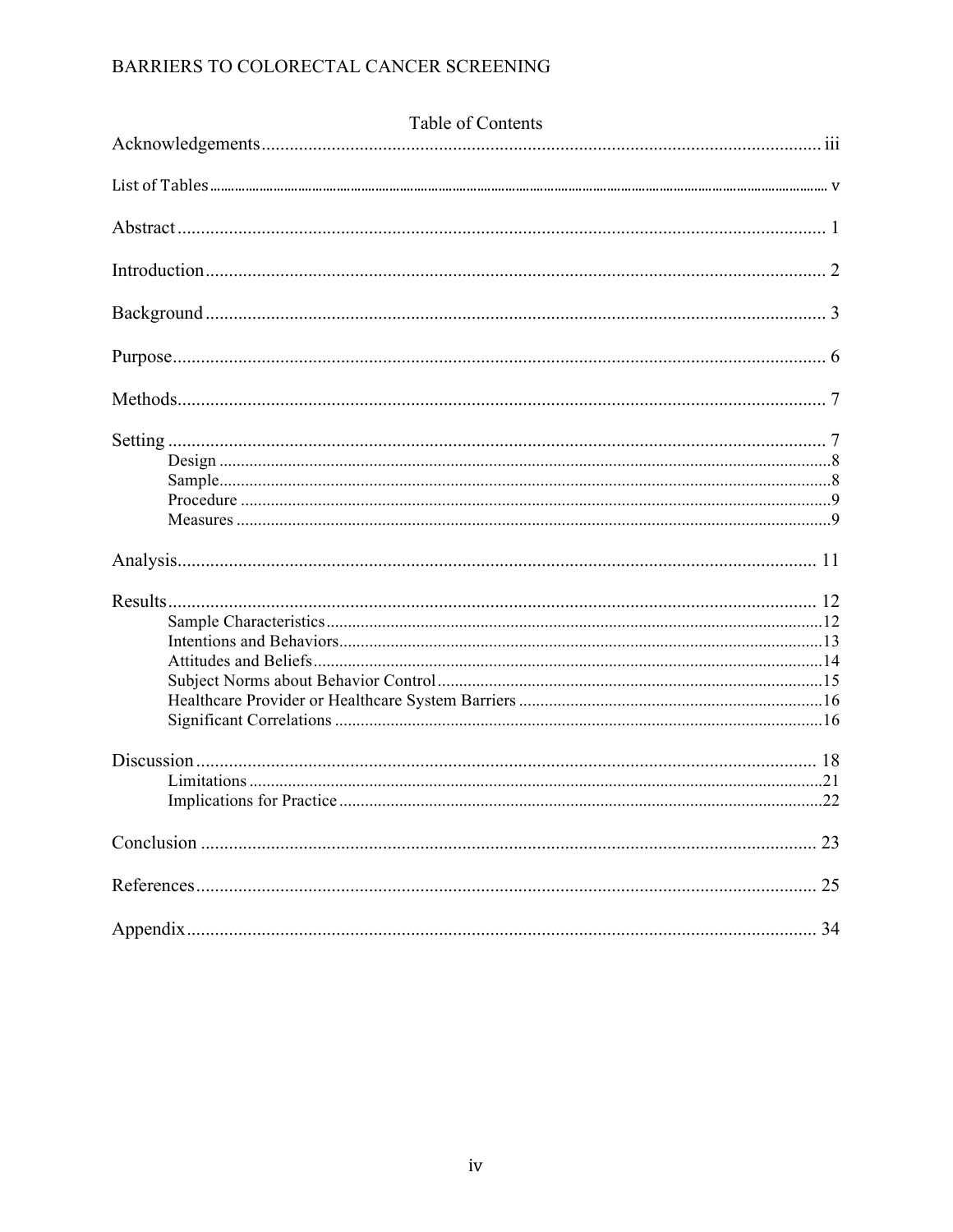## **List of Tables**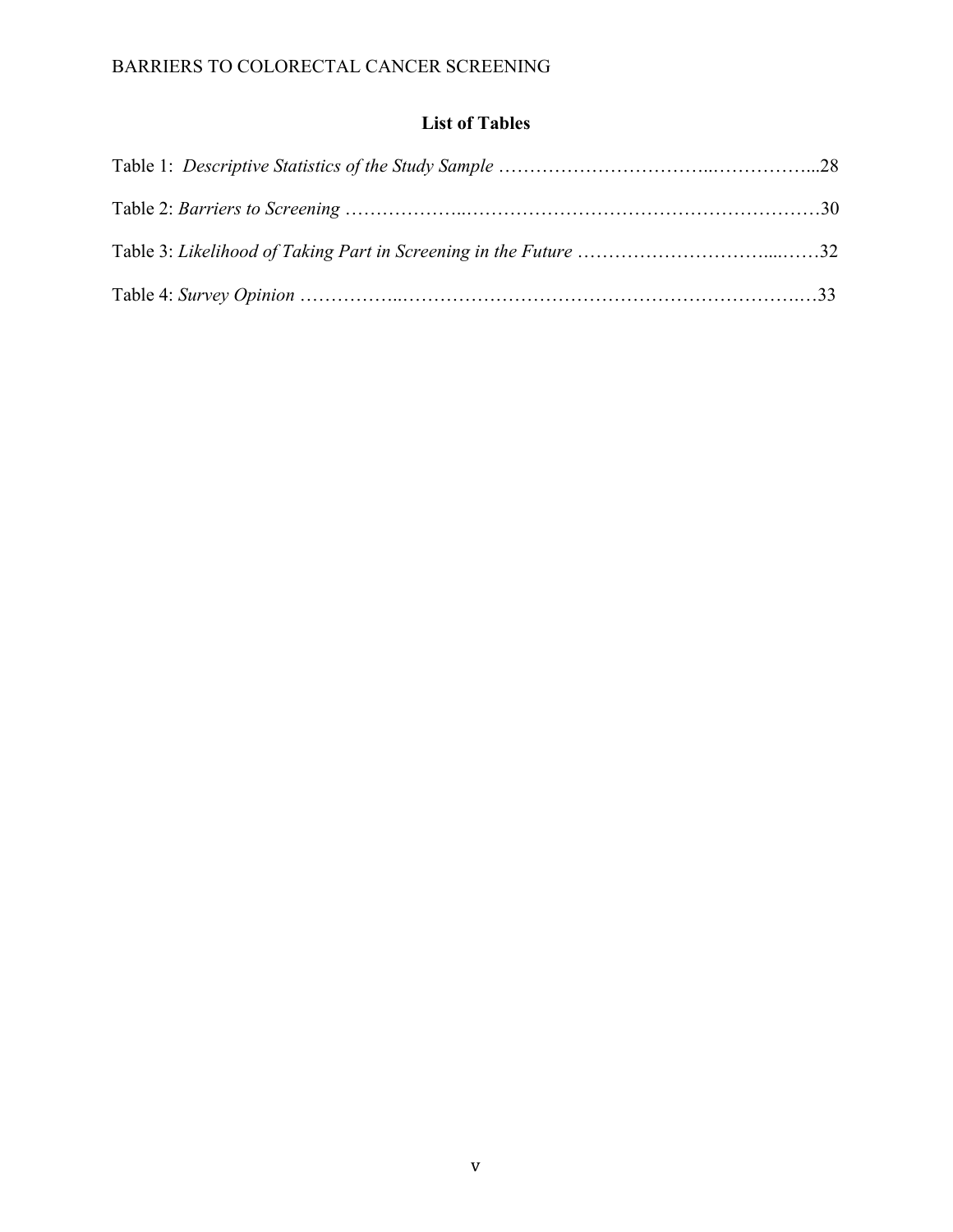#### **Abstract**

Purpose: The purpose of this study was to perform a needs assessment within the primary care practice of ProMedica Family Medicine in Fostoria, OH. The needs assessment will specifically identify intentions and behaviors, attitudes and beliefs, subjective norms about behavioral control, and healthcare provider or healthcare system barriers related to colorectal cancer screening.

Methods: This was a cross-sectional study using a survey among a convenience sample of patients who were 50 - 75 years of age and were not currently up-to-date with their colorectal cancer screening. In total, 222 patients were screened, 133 patients were determined to not be up-to-date, and 75 surveys were completed. Survey administration took place between January and February 2017.

Results: A distinct barrier to screening was not identified. Those with a lower education showed an increased fear of the screening process ( $p = 0.018$ ) and an increased fear of cancer diagnosis  $(p = 0.017)$ . Fifty-four percent of surveys returned reported adequate knowledge about colorectal cancer screening and disease process; however, participants tended to disagree when asked about intention to get screened.

Conclusion: Further research is needed to identify methods to increase colorectal cancer screening intentions.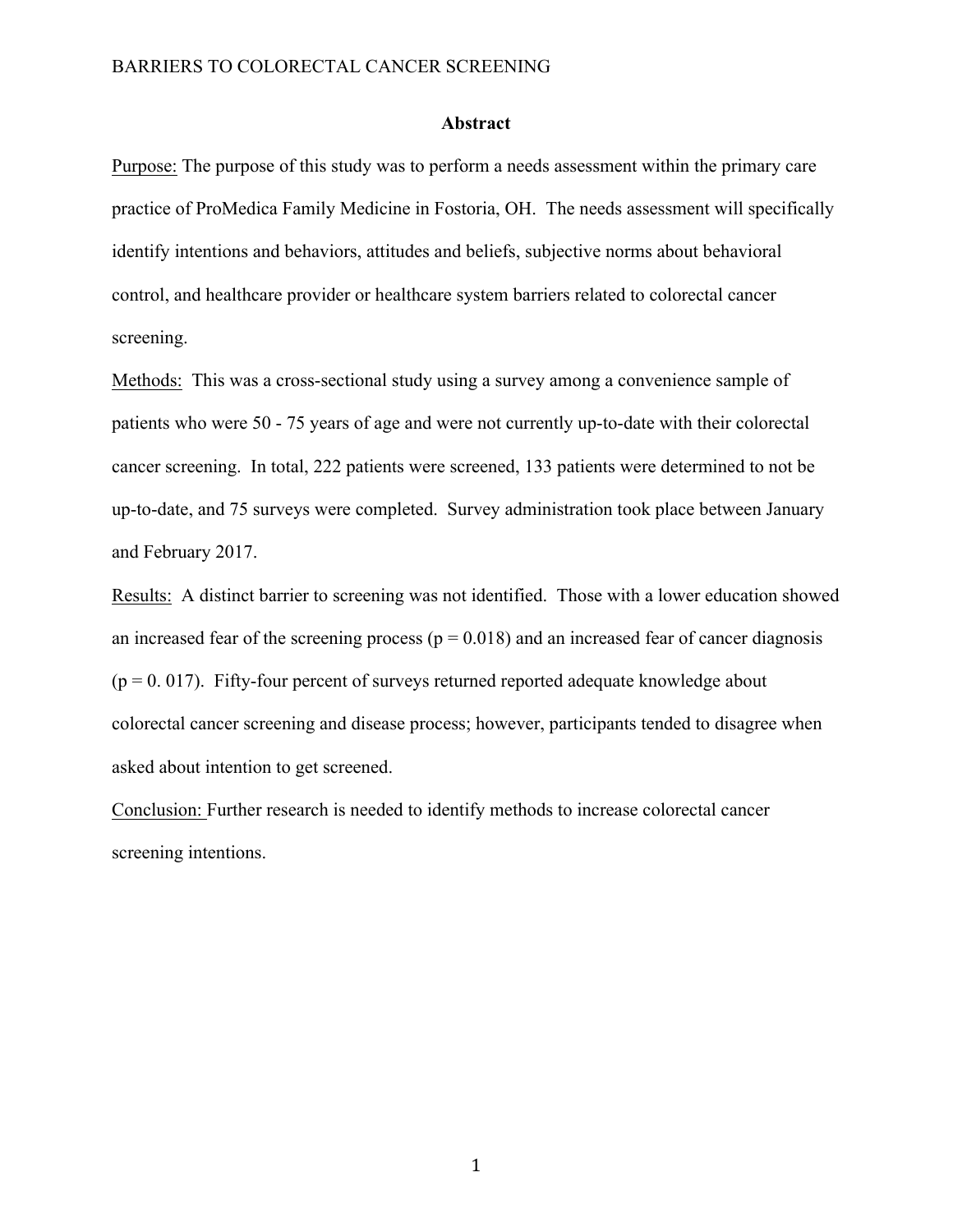Barriers to Colorectal Cancer Screening within a Rural Community in Ohio

### **Introduction**

Colorectal cancer (CRC) remains the second leading cause of cancer-related deaths and the third most prevalent form of cancer among men and women in the U.S. (Centers for Disease Control and Prevention, 2014). In 2012 alone, 134,784 Americans were diagnosed with CRC and 51,516 died from this preventable disease (CDC, 2014). The most effective method of preventing CRC continues to remain within the process of screening. Screening allows providers to identify at-risk individuals with precancerous polyps that can then be removed before progressing to cancer.

Although multiple screening methods exist, rates of screening continue to remain below the recommended rate of 70.5% of adults for Healthy People 2020 (Healthy People 2020, 2014). The current percentage of adults screened for CRC remains at 52.1% in the U.S. To determine why these rates might be so low, it is important to examine barriers related to this degree of noncompliance.

As a means of identifying barriers, a needs assessment was performed within the office of ProMedica Family Medicine in Fostoria, OH. This allowed the practice to identify potential barriers that led to decreased screening rates within their community. All individuals who were 50-75 and were not up-to-date with CRC screening were presented a survey upon arrival for their scheduled healthcare appointment. The survey obtained patient demographic information and assessed barriers to screening and patient knowledge about colorectal cancer screening guidelines (see Figure 1). The long-term goal of this program was to increase CRC screening through the identification of particular barriers encompassing this population subset. In order for this to happen, the health care providers of ProMedica Family Medicine could use the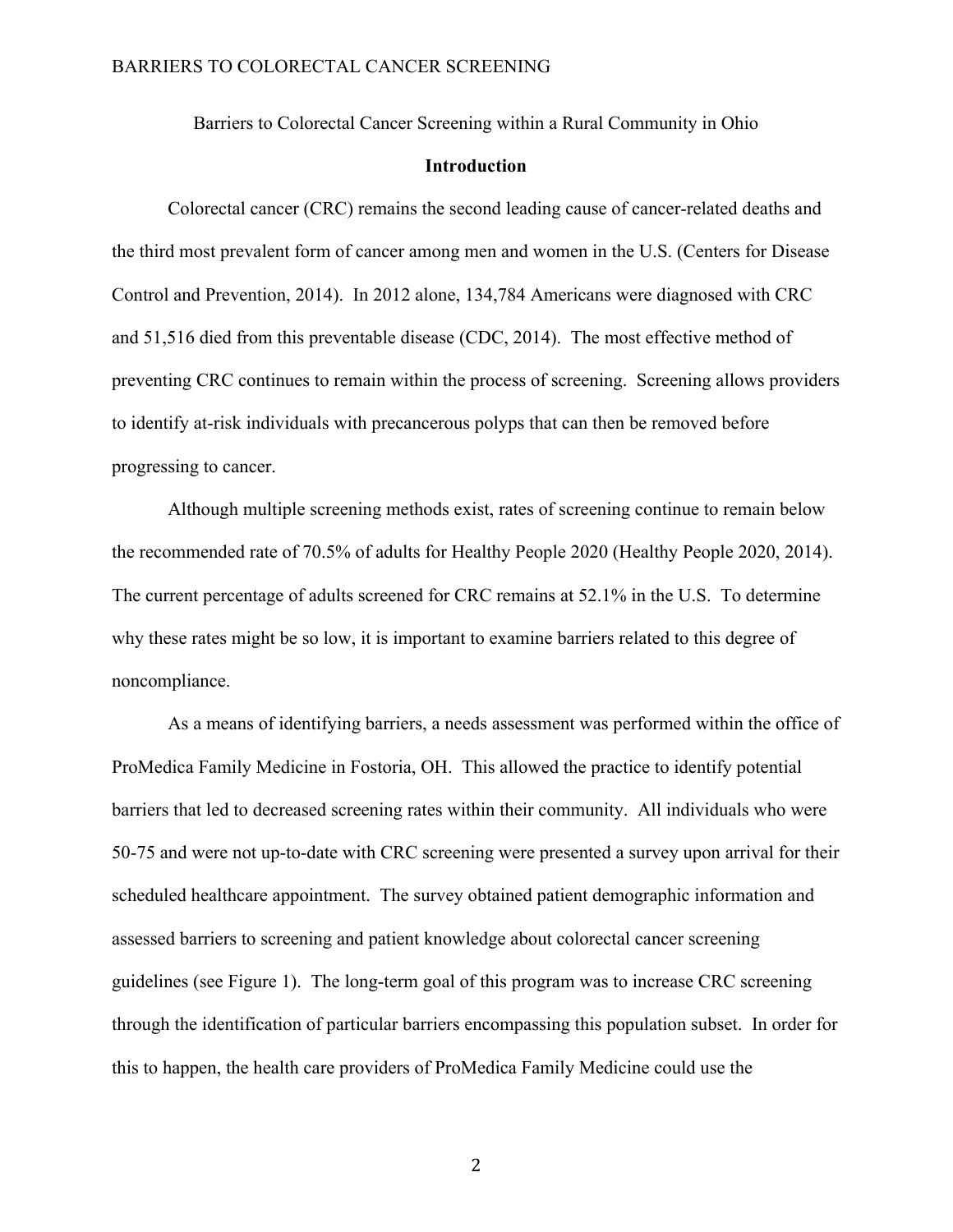information obtained within this study to tailor their individualized CRC screening approach in hopes of overcoming these barriers unique to their population.

#### **Background**

Colorectal cancer can be a devastating disease, but is entirely preventable with the recommended screening (American Cancer Society, 2010). This study was performed in Fostoria, OH, which is located in a tri-county area and consists of Hancock, Seneca, and Wood County. The practice, itself, resides in Hancock County. The community of Fostoria is comprised of about 13,167 individuals with 78% being Caucasian, 6% African-American, and 11% Hispanic (U.S. Census Bureau, 2015). The average annual household income is \$34,708 with 29% living at or below the poverty level. In Hancock County between 2008-2012, there were 38 new diagnoses of CRC, with 16 deaths (Ohio Department of Health, 2015). From these cases diagnosed in Hancock County, 53.1% were late stage diagnoses.

The American Cancer Society currently recommends CRC screening to begin at age 50 and continue to age 75 with no known risk factors (American Cancer Society, 2016). Screening to detect polyps can include a flexible sigmoidoscopy every 5 years, colonoscopy every 10 years, double-contrast barium enema every 5 years, or a CT colonography every 5 years. Other screening tests include a guaiac-based fecal occult blood test (FOBT) every year, a fecal immunochemical test every year, or a stool DNA test every 3 years. Of course all screening methods have various price points and levels of invasiveness, but preventing CRC before it becomes aggressive can come at a huge cost savings. For example, costs of CRC treatment can range from \$36,395 for a stage 1 diagnosis to \$62,845 for terminal stages. In fact, in 2010, CRC related costs accounted for \$14.14 billion dollars (American Cancer Society, 2014).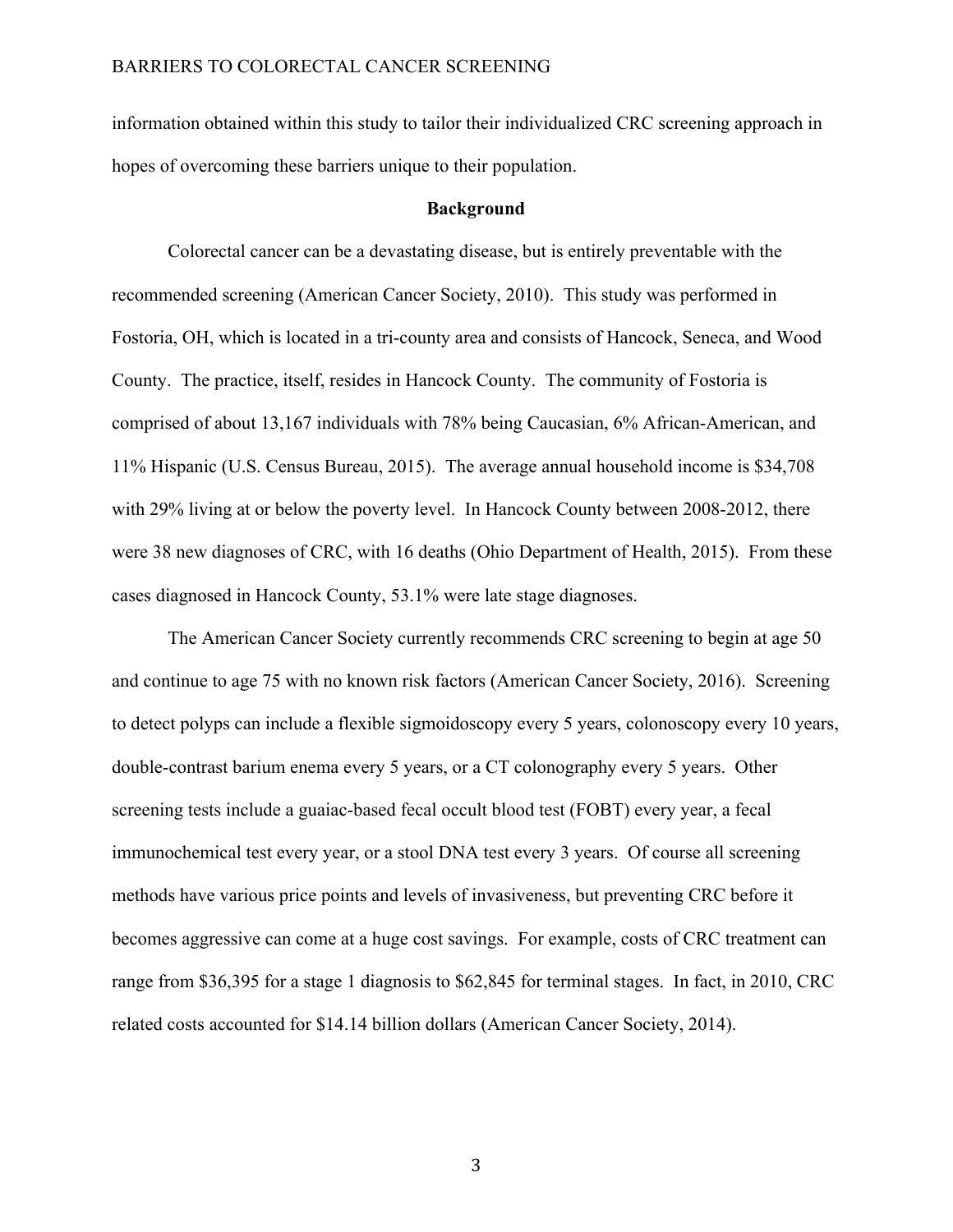There appears to be a gap between distribution of CRC screening guideline recommendations and patient-specific guideline adherence. To investigate this gap, barriers that prevent screening were investigated; more specifically, the CRC screening barriers within the population at ProMedica Family Medicine in Fostoria, OH. Determining the barriers specific to this population will allow providers and the practice to tailor their approach to CRC screening in order to overcome the outlined obstacles. The available tests for screening are being offered in this population on a daily basis, but if the patient refuses to take part in the recommendations for practice, then the provider cannot force adherence on the patient. It then becomes necessary to identify why these patients are refusing to take part in CRC screening or what patients view as the barriers to screening

After review of the available literature, many themes emerged surrounding barriers to CRC screening within a wide-variety of population subsets. Studies reviewed included rural areas in Kentucky and Georgia and large healthcare systems in Virginia, New Mexico, and Massachusetts. The studies discussed the perceived patient and provider barriers of CRC screening as well as the demographic variables that impact screening adherence. Common themes that emerged in all the readings included behaviors, beliefs or attitudes, subjective norms, and healthcare provider or system related barriers. (Hoffman, Rhyne, Helitzer, Stone, Sussman, Bruggeman, Viera, & Warner, 2011; Jones, Devers, Kuzel, & Woolf, 2010; Knight, Kanotra, Siameh, Jones, Thompson, & Thomas-Cox, 2015; Lasser, Ayanian, Fletcher, & DelVecchio Good, 2008; Wilkins, Gillies, Harbuck, Garren, Looney, & Schade, 2012).

Barriers related to behaviors focused on perceived priority of screening, intent to get screened, and lack of regular preventative care services (Hoffman et al., 2011; Jones et al., 2010; Knight et al., 2015; Lasser et al., 2008; Wilkins et al., 2012). Providers felt that patients did not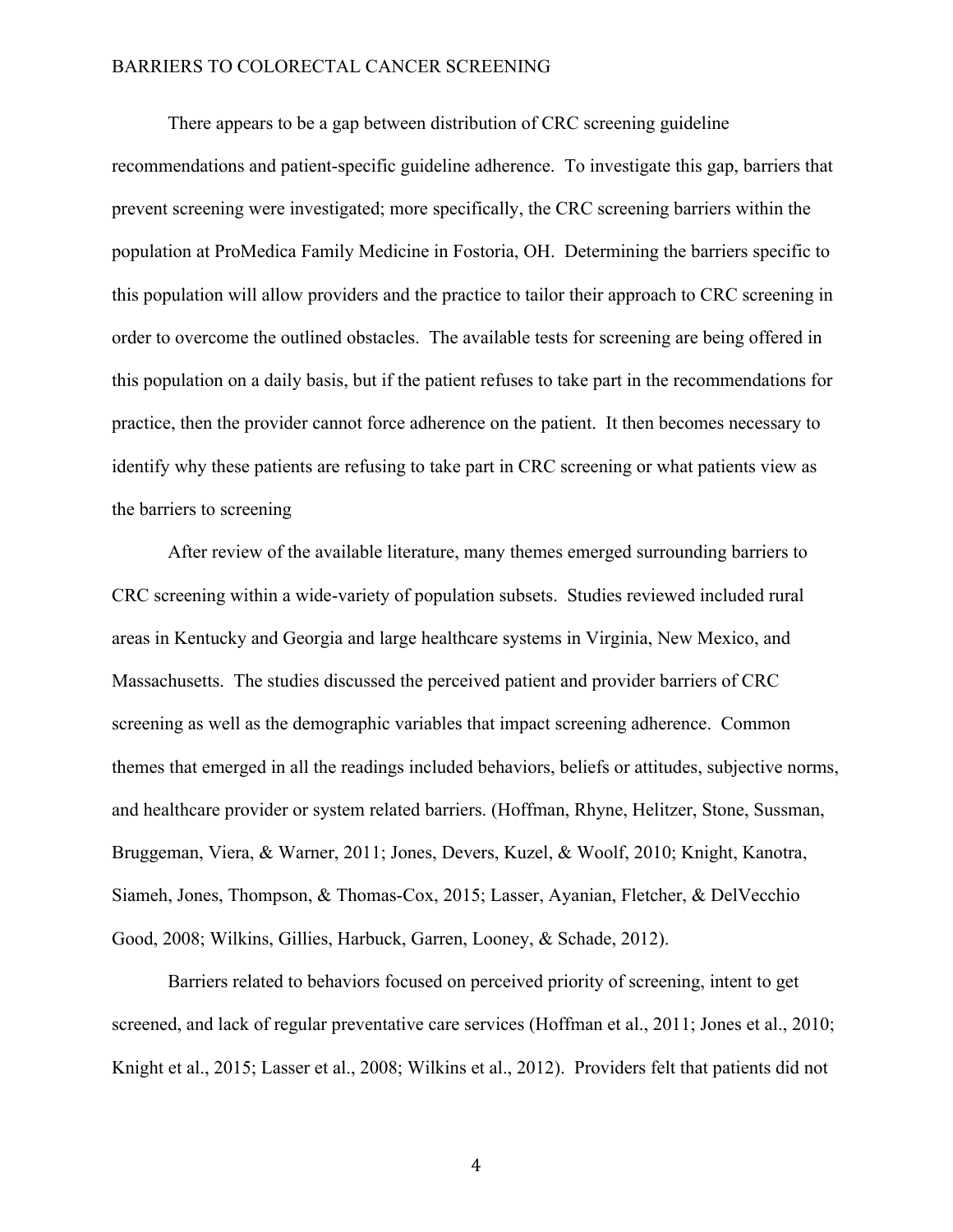perceive screening to be a priority. Patients, on the other hand, felt that screening required too much time, their schedules did not allow time to participate in screening, or they had thought about being screened, but had never followed through with the action of screening (Hoffman et al., 2011; Jones et al., 2010; Knight et al., 2015; Lasser et al., 2008; Wilkins et al., 2012).

Beliefs or attitudes regarding screening encompass a vast amount of the examined barriers as well. Fear is the primary barrier within this subset and was found to include fear of screening and the tests involved, pain, sedation, complications of screening, cancer diagnosis, and fatalistic views (Hoffman et al., 2011; Jones et al., 2010; Knight et al., 2015; Lasser et al., 2008; Wilkins et al., 2012). Along with the associated fear, many felt that screening was not necessary. This was often attributed to lack of associated symptoms of CRC, no family or personal history of CRC, and no knowledge regarding the benefits of screening. Similar to the individual beliefs, perceived social norms often serve as a significant barrier to screening. Lack of social support for screening and social norms surrounding the actual screening procedures were also found to impact individual screening behaviors (Hoffman et al., 2011; Jones et al., 2010; Lasser et al., 2008).

Healthcare providers and healthcare systems were also included as substantial barriers towards CRC screening. Many individuals reported a lack of recommendation or emphasis on the importance of screening (Hoffman et al., 2011; Jones et al., 2010; Knight et al., 2015; Lasser et al., 2008; Wilkins et al., 2012). If their providers did not force the issue or personalize the argument, then the patient was less likely to seek screening. Individuals also described a lack of knowledge about screening options, prevalence rates of CRC, and the associated benefits and harms, as negative factors impacting their screening status. Providers often did not force the issue because they felt counseling was difficult, office visits did not allow enough time, and the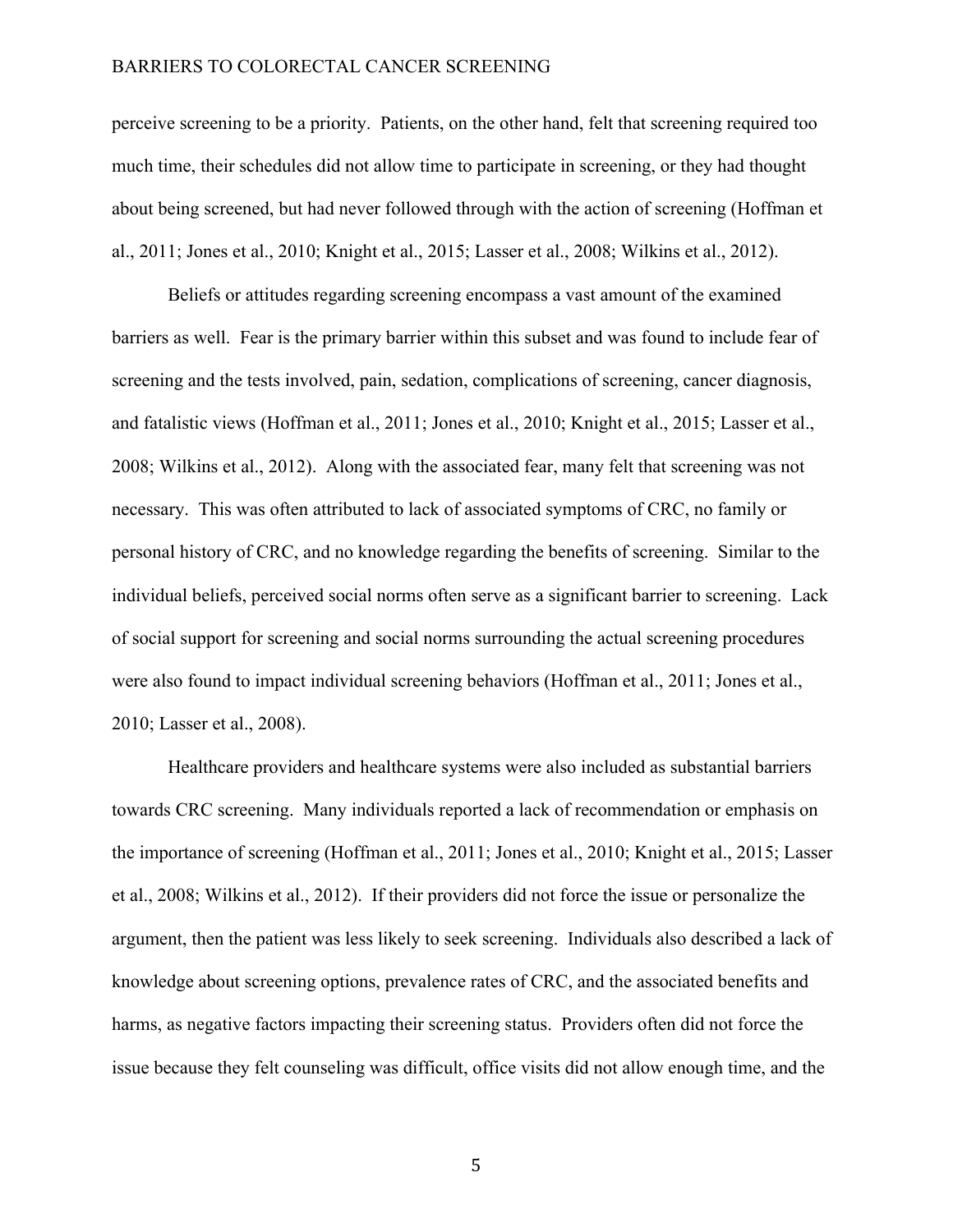level of difficulty associated with scheduling and results follow-up (Hoffman et al., 2011). Individuals reported system barriers to include the cost of screening, accessibility to screening, and the overall screening process (Hoffman et al., 2011; Jones et al., 2010; Knight et al., 2015; Wilkins et al., 2011). These barriers were present in rural and suburban areas, indicating accessibility to screening options can occur in any population.

In order to determine characteristics of the participants and their level of screening adherence, demographic variables were collected in all studies reviewed (Hoffman et al., 2011; Jones et al., 2010; Knight et al., 2015; Lasser et al., 2008; Wilkins et al., 2012). Common findings included lower screening adherence among males compared to females and in African-Americans or other minorities when compared to Caucasians. Individuals in lower socioeconomic classes and fewer years of formal education also reported less compliance with CRC screening. This may be associated with a larger uninsured population.

Given that CRC screening can prevent CRC and reduce associated costs it is imperative that CRC screening be addressed in primary care clinics like ProMedica Family Medicine. Identification of barriers similar to those described within the literature will help to tailor screening efforts towards the population in question. Hence the goals of this project were attainable and feasible in the identified setting.

#### **Purpose**

The objectives for the screening program were:

Between January and February 2017, a needs assessment was performed that examined the barriers impacting non-adherence to colorectal cancer screening among adults 50-75 years of age who were not up-to-date with CRC screening and are patients in the office of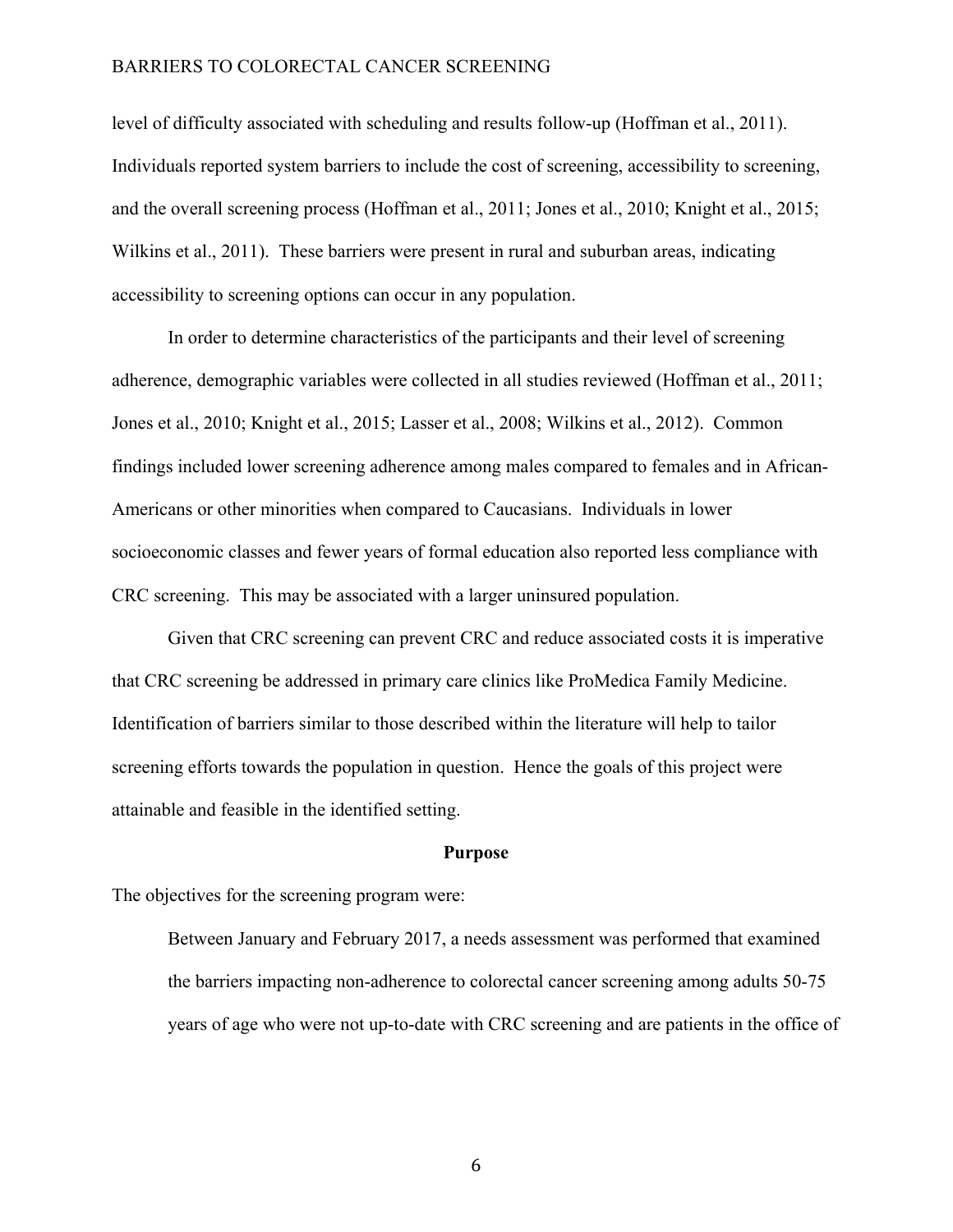ProMedica Family Medicine in Fostoria, OH. The needs assessment specifically examined:

- A. Intentions and behaviors related to CRC screening
- B. Attitudes and beliefs about CRC screening
- C. Subjective norms about behavioral control
- D. Healthcare provider or healthcare system barriers to CRC screening

This project sought to achieve detection of barriers to colorectal cancer screening unique to the selected population in order to identify some of the largest obstacles hindering compliance with the recommendations for CRC screening.

### **Methods**

## **Setting**

The study took place in Fostoria, OH at the primary care practice of ProMedica Family Medicine. The practice is under the direction of ProMedica Healthcare based in Toledo, OH. ProMedica Healthcare offers health care services to residents across 27 counties in northwest Ohio and southeast Michigan and is comprised of a network of hospitals, physicians, health care professionals, researchers, and specialty clinics and facilities (ProMedica, 2016). The primary mission of all of ProMedica's entities is to improve the health and well-being of its community. The primary care practice of ProMedica Family Medicine focuses on improving the health of the local residents in Fostoria, OH and its rural surrounding communities. Within the practice of ProMedica Family Medicine, three doctors of osteopathy and four nurse practitioners provide primary care to a population consisting of individuals whose ages range from newborns to geriatrics. As a whole, this practice sees approximately 2,000 patients/month each year. This patient population is made up of approximately 88% Caucasian, 5% African-American, and 6%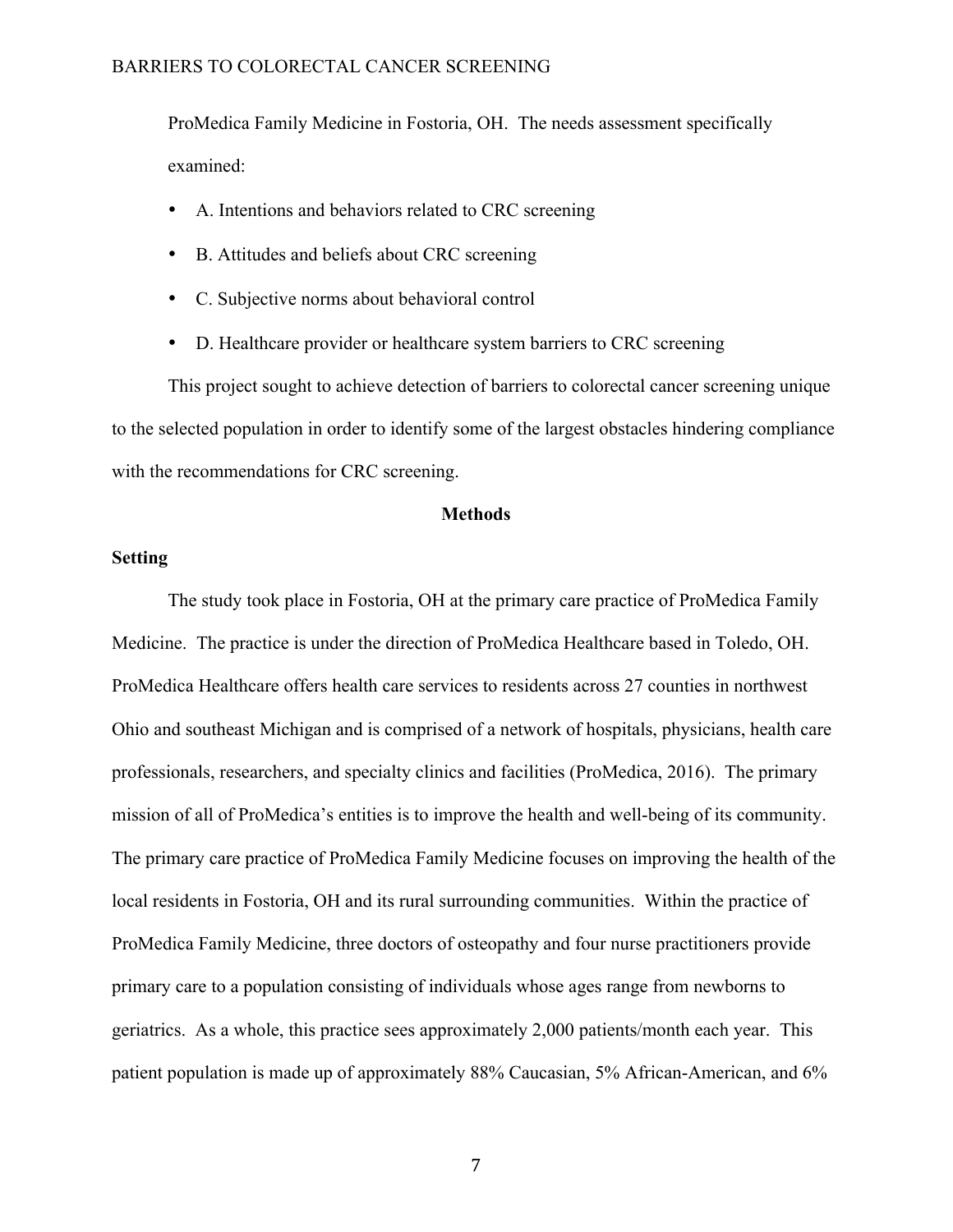Hispanic. Of the 2,000 patients seen each month by the practice, 30% fall within the 50-75 age range to be examined in the study.

### **Design**

This study employed a cross-sectional study design using a survey among a convenience sample of patients at ProMedica Family Medicine. A survey was administered to gain information deemed helpful to understand knowledge, attitudes, behaviors and barriers toward colorectal cancer screening.

#### **Sample**

Adults 50-75 years old who attended ProMedica Family Medicine within a 2-month period between January and February 2017 were selected for participation in the study. Participants were included if they fell within the specified age range and were not currently upto-date with CRC screening. Individuals were excluded from participation if they were <50 or >75 years of age and if they were up-to-date with CRC screening or had a diagnosis of colon cancer or colon polyps. Up-to-date screening included a FIT/FOBT within the past year, stool DNA testing within the past 3 years, flexible sigmoidoscopy within the past 5 years, colonoscopy within the past 10 years, double-contrast barium enema within the past 5 years, or a CT colonography within the past 5 years. Non-English speaking participants were also excluded. A participation size of 100 individuals was predicted; the actual sample size was 75. ProMedica Family Medicine sees about 2,000 patients each month and it was predicted that 48% of adults in the U.S. who were 50-75 were not up-to-date with CRC screening (Healthy People 2020, 2014). Based on these numbers, it was assumed that 40% of relevant adults at ProMedica Family Medicine were not up-to-date. The actual percentage of those not up-to-date was obtained by reviewing patients scheduled during the study. Over the course of the study, 222 charts of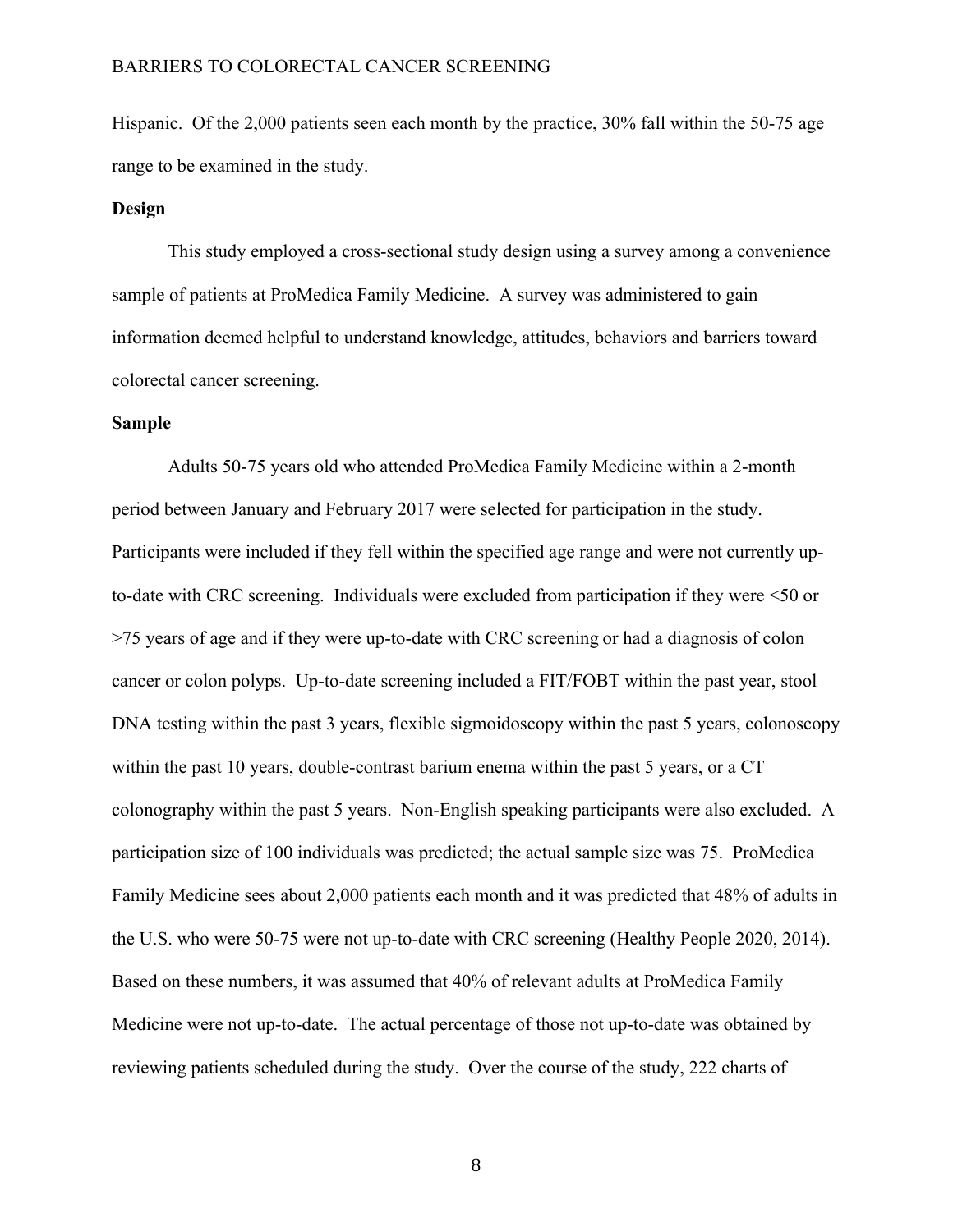people between the ages of 50 and 75 were reviewed. Of these 222, 133 charts were determined to be not up-date with their CRC screening and were therefore eligible to participate in the study. This equates to 60% of the population reviewed, far from the goal of Healthy People 2020, which recommended a screening goal of 70.5% (Healthy People 2020, 2014). From the eligible participants, 75 individuals partially or fully completed the barriers survey. This illustrates the rate of return to be 56%.

### **Procedure**

Upon receiving approval from the Institutional Review Boards at University of Kentucky and ProMedica Healthcare, the population of interest was chosen from the office of ProMedica Family Medicine. To identify potential participants for the program, a daily chart review, using electronic medical records, was performed to identify patients that met the criteria to participate in the study. The PI performed the chart reviews and administered surveys 1-2 times each week during the course of the study. Potential participants who met the predetermined criteria were selected from the prescheduled patients. The potential participants were then invited to participate in a survey regarding CRC screening. The recruitment of participants occurred during the check-in process. The survey was performed with paper and pen or pencil.

#### **Measures**

To guide attitudes, behaviors and barrier identification, the Theory of Planned Behavior (TPB) was used to examine the multiple dimensions involved in barrier identification. This framework identified what beliefs led to behaviors (Ajzen, 2006). These beliefs can be classified into four different categories and include intentions about a behavior, attitudes about a behavior, subjective norms about a behavior, and perceived behavioral control. Details about these specific measures are as follows: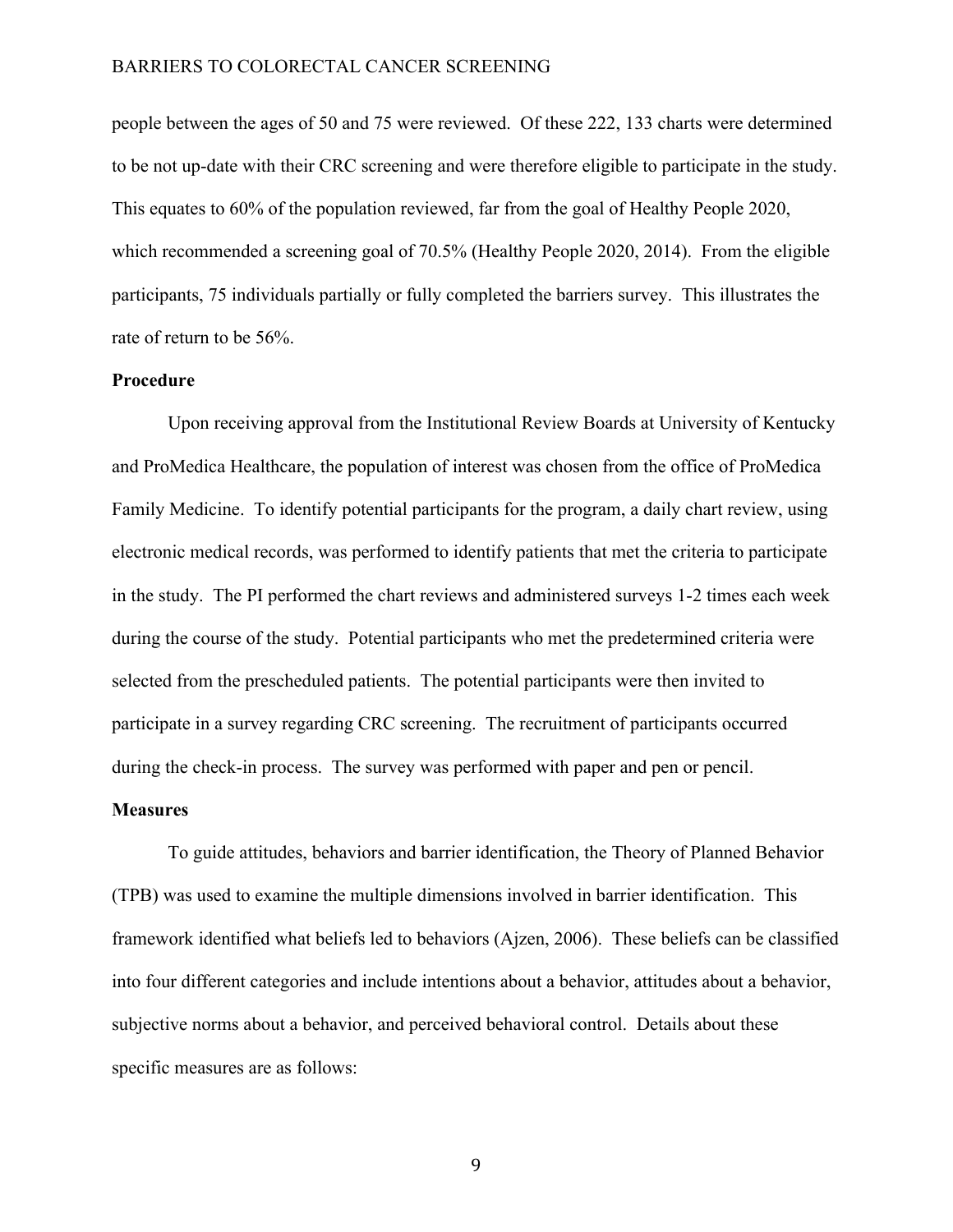- 1) Intentions about a behavior illustrate how likely an individual is to perform a behavior.
- 2) Attitudes about a behavior can include favorable and unfavorable beliefs. For assessment of attitudes regarding CRC screening, the participant was evaluated for their attitudes about how harmful or beneficial, good or bad, worthless or useful, and pleasant or unpleasant they viewed screening to be.
- 3) Subjective norms often describe the associated peer pressure believed to be related to the behavior in question. This was determined by evaluating the influence an individual believes peers and family have on their decision-making.

4) Perceived behavioral control assesses the belief about taking part in CRC screening. By using the TPB, one can conclude that an individual is more likely to engage in a specified behavior if attitudes and subjective norms about the behavior are higher, therefore leading to more perceived behavioral control (Ajzen, 2006). For example, if participants averaged higher scores on the various considerations, then one would expect the participants to be more likely to seek CRC screening.

In addition, specific barriers to screening for CRC were assessed by examining two different classifications. Based on the literature reviewed, barriers were summarized into one of two categories, provider or system related barriers and patient barriers. By examining the specific barriers that may impede patients to seek CRC, the cause of screening non-adherence can be more accurately pinpointed. The details of these barriers are as follows:

1) Provider and system barriers assessed included failure to recommend screening, lack of education regarding screening, cost of screening, limited or no access to screening, and availability of screening resources in the community.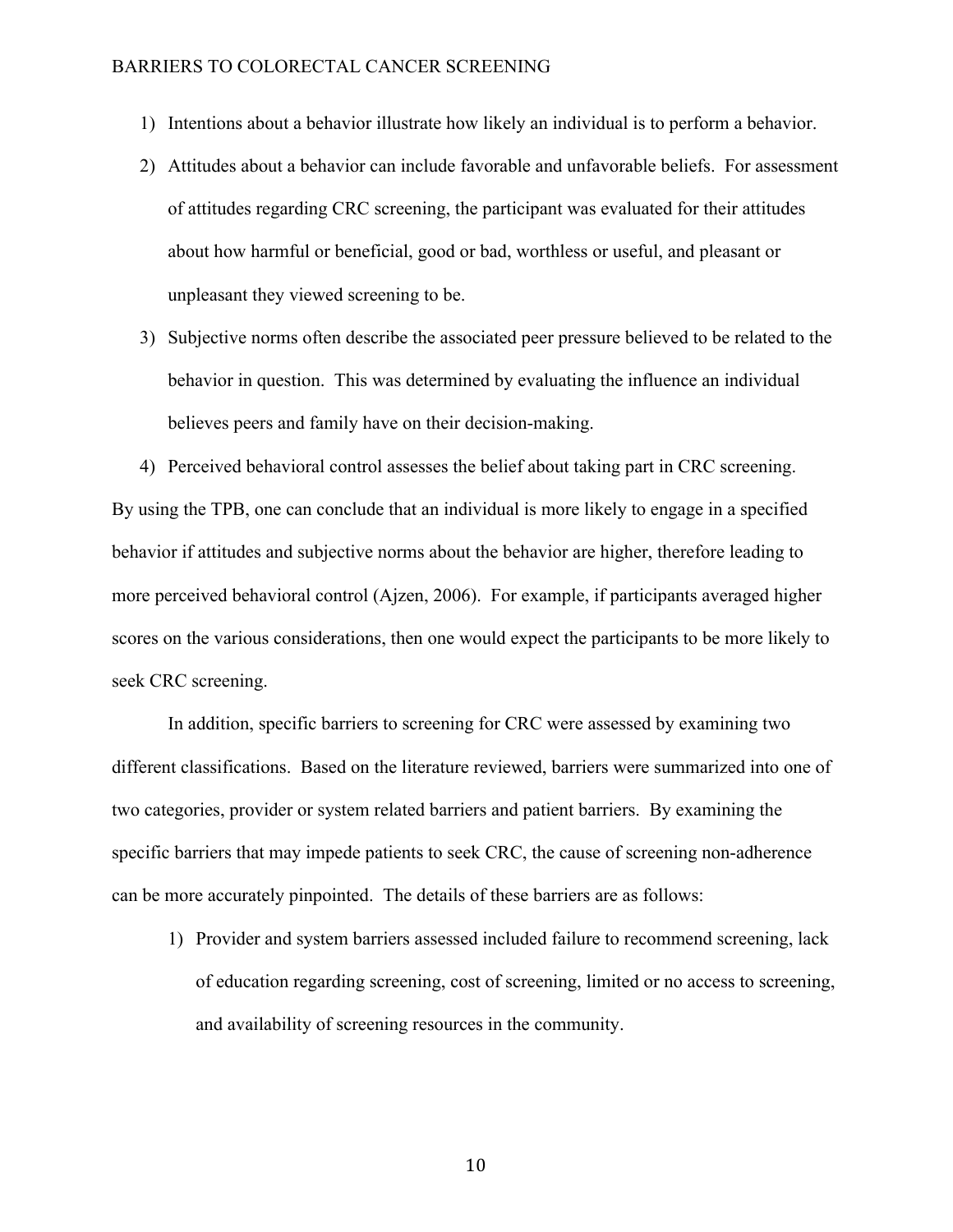2) Patient related barriers included fear of pain or embarrassment related to CRC screening, fear of cancer diagnosis, shame of being sick, mistrust of healthcare and doctors, lack of symptoms, and lack of knowledge related to CRC screening

Finally, demographic variables included age, education level, race/ethnicity, sex, marital status, and insurance. Demographic variables help to determine how these factors impact intentions, attitudes, social norms, and perceived behavioral control. The demographic variables also included the participant's personal screening history and their personal and family history of CRC. Screening history allowed for comparison of documented screening history in the individual's medical record versus the reported screening history by the participant in the study. Assessing the family and personal history of CRC helps to determine the level of risk associated with developing colorectal cancer in the future. Using the details listed above, this survey was designed by the PI in its entirety and can be viewed in Figure 1.

#### **Analysis**

The objectives for the needs assessment included identification of the intentions and behaviors, attitudes and beliefs, subjective norms about behavioral control, and healthcare provider and healthcare system barriers to CRC screening. In order to review the results obtained, the following methods were utilized. The descriptive analysis included means and standard deviations (SD) for the continuous variables and frequencies with percentages for categorical and ordinal variables. Means with standard deviations were used to describe Section C: Intentions, Attitudes, Social Norms, and Perceived Behavioral Control related to CRC screening, as well as age. Lower scores represented a lower endorsement of the components and stronger barriers against CRC screening for most questions. A few of the components to assess attitude regarding screening assessed opinions with lower scores representing a higher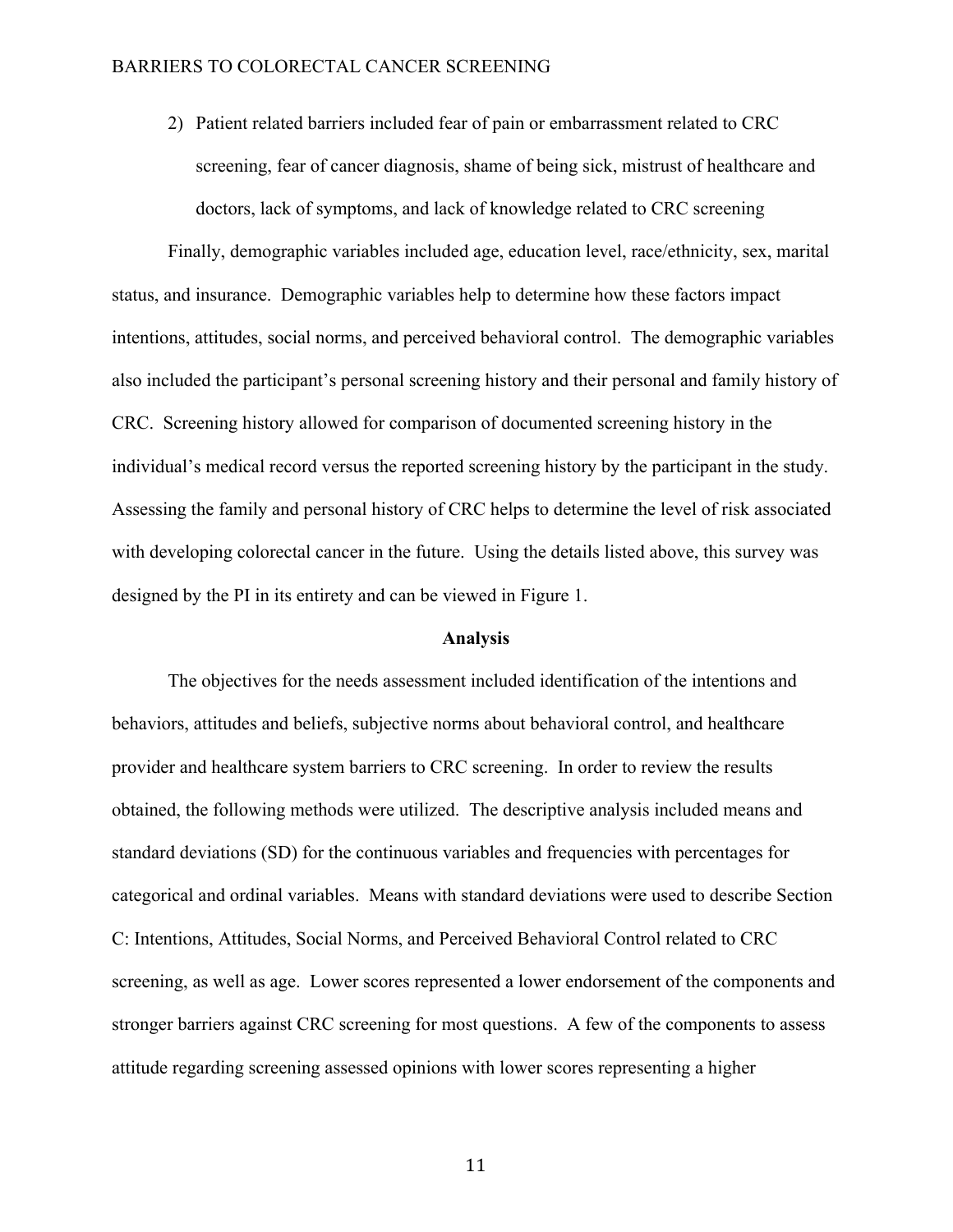endorsement and vice versa. It was predicted that greater attitudes, subjective norms, and perceived behavior control, led to a positive association with intention of getting and staying upto-date with CRC screening. The demographic data collected helped to identify what subsets of the population were influencing CRC screening barriers and attitudes, subjective norms, perceived behavioral control, and intentions. These variables were evaluated by using frequencies with percentages, with the exception of age, which was evaluated by obtaining a mean with standard deviation. Frequencies were also applied to provider and system and patient barriers by equating "yes" with the number one and "no" with the number two.

In order to determine the impact of demographic variables, continuous variables, such as age, were compared to barriers using *t*-tests. For categorical variables, such as insurance and education, Pearson's chi-square test for independent samples was used to compare demographics to barriers. For cells with less than five, the Fisher's exact test was used. To compare categorical variables to Section C, the one-way ANOVA with post-hoc analysis was incorporated. When comparing only gender to Section C, an independent sample t-test was necessary. In order to compare continuous variables to Section C, Pearson's correlation coefficient was used. Data analysis was conducted using SPSS version 24. To determine statistical significance throughout, a level of 0.05 was used.

#### **Results**

#### **Sample Characteristics**

From the completed surveys the mean age was 61, with 25% falling in the 50-55 age range, 24% were 56-60, 24% were 61-65, 15% were 66-70, and 12% were 71-75. Results showed the study population included 48% males and 52% females. The racial disparities were less than assumed with 91% white and only 9% African-American or Hispanic (see Table 1).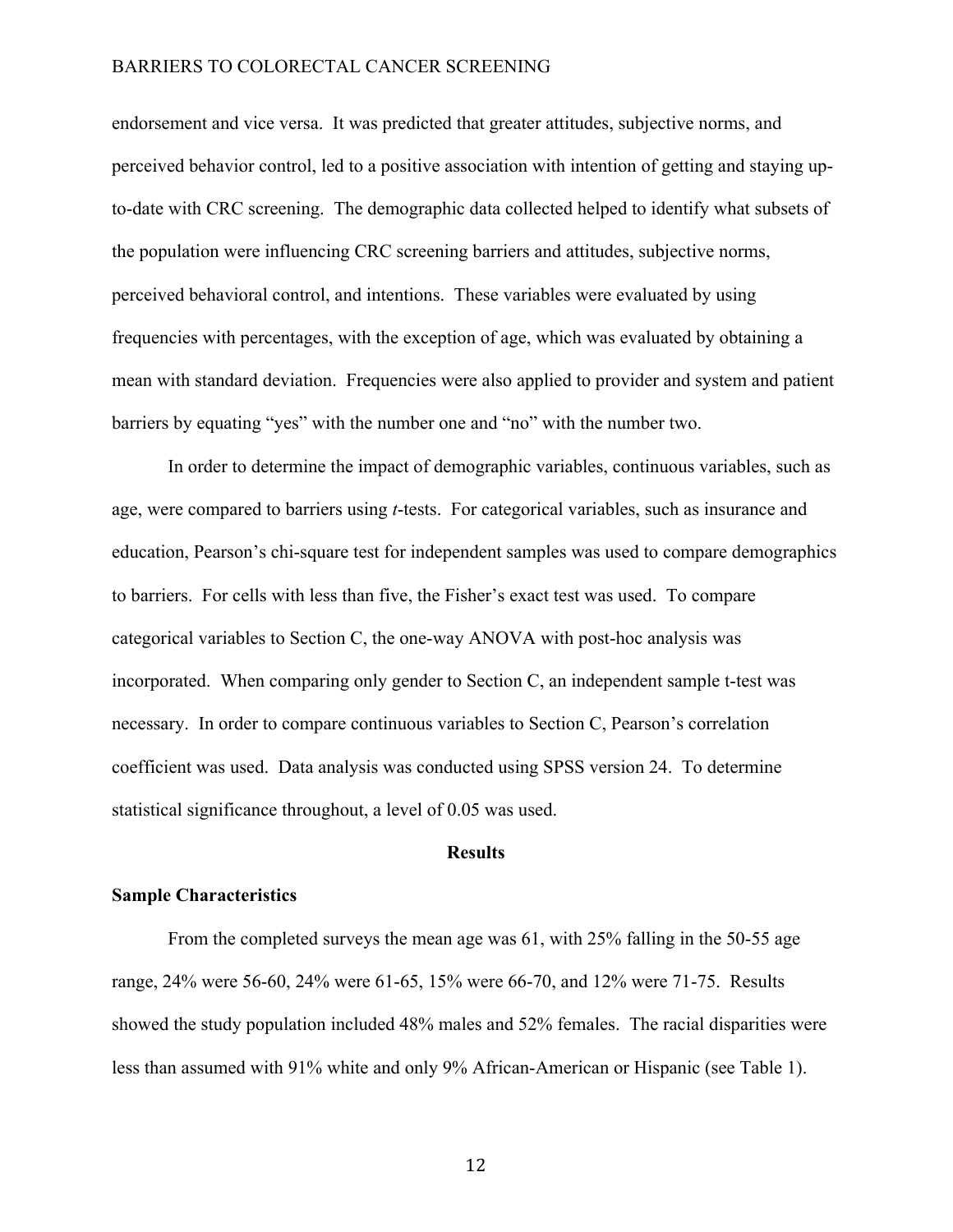As discussed previously, the poverty rate in Fostoria is fairly high and this was reflected in our survey data as well. Patients with Medicaid accounted for 20% of our population, 28% had Medicare, 10% used a combination of Medicaid and Medicare, and 30% had private insurance. Participants were also asked about their employment status and level of education. Of those surveyed, 25% reported working a full-time job, 8% worked part-time, 25% were retired, 27% were unemployed, and 15% reported disability or some other form of income. The majority of the population reported having a high school diploma or GED at 52%, 19% reported less than a high school education, 20% reported some college or trade school, and only 9% reported a college degree or higher.

All potential participants were reviewed for their CRC screening history using the electronic medical records prior to being asked to participate. Many of the participants may have been screened for CRC in the past, but were not currently compliant with guideline recommendations. Forty-five percent of participants reported a history of CRC screening. Of those individuals, 18% reported completing a stool sample and 88% reported a colonoscopy in the past. It was also important to investigate how many individuals had a family history of CRC or colon polyps. Surprisingly, 22% of participants had a family history of CRC and only 15% had a family history of colon polyps. Of those who identified a family history of CRC, 33% listed their mother as positive for CRC.

#### **Intentions and Behaviors**

Each survey also assessed the likelihood that each patient would take part in CRC screening within the next six months and what were the driving factors behind this decision. These questions were derived using the Theory of Planned Behavior (Azjen, 2006). In total, there were fifteen Likert scale questions, ranging 1 to 7. The table of these results can be found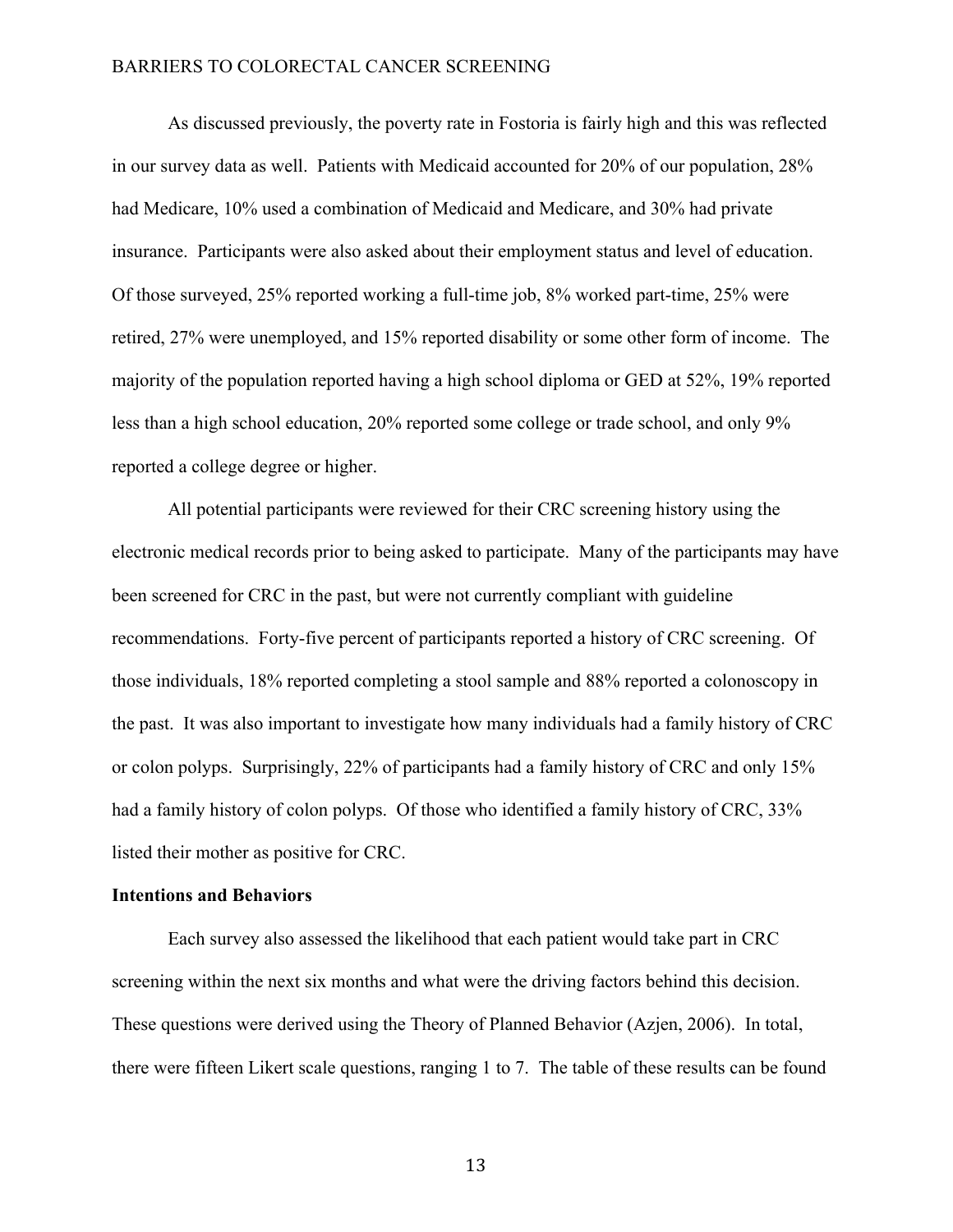under Table 3. The participant's intention to take part in screening was evaluated by asking about their plan or desire to take part in screening over the next six months. The Likert scale ranged from a 1 indicating strongly disagrees and a 7 indicating strongly agrees. The mean for each of the three questions fell around a 3 with a SD of 2. This indicates that participants were less likely to take part in future screening within the next six months.

#### **Attitudes and Beliefs**

Assessment of patient barriers helped to determine how an individual's beliefs could be used to determine barriers against CRC screening. This was performed using yes or no style questions. Six questions were asked to determine common patient barriers, but only five of the six were positive if the patient answered "yes". The sixth question asked about adequate patient knowledge regarding screening options. Of those who completed the survey, 39% did not answer "yes" to any patient barrier questions, 23% answered "yes" once, 16% answered yes to two or three questions, 5% answered "yes" to four questions, and only 1% answered "yes" to all five questions. The most common patient barrier reported dealt with reported pain or embarrassment of the screening process, with 32% reporting "yes" to this aspect. Thirty percent shared a general lack of trust in the health care system and 29% felt that if they had no symptoms of CRC, then screening wasn't necessary. When asked if the patient felt like they had adequate knowledge about CRC and CRC screening options, an overwhelming 54% reported "yes". A summary of patient report barriers can be found in Table 2.

To determine attitude about screening, four questions were asked and a 7-point Likert scale was used to assess these questions (see Table 3). The first questions asked how harmful or beneficial the patient perceived screening to be; the mean for this was 5.1 with a SD of 1.9. This indicates the participants perceive screening to be more beneficial than harmful. The second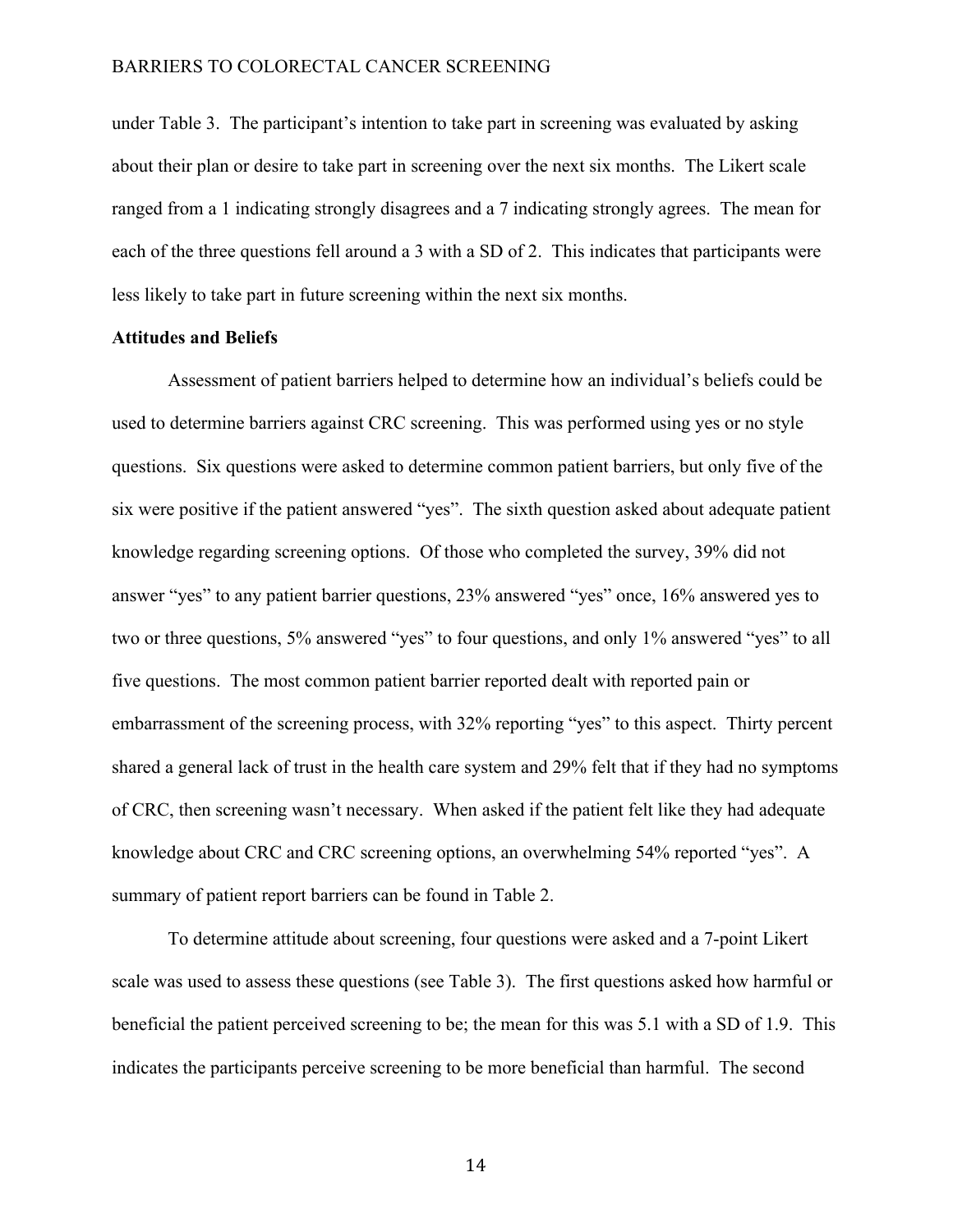question asked about how good or bad screening was; the mean was 3.84 with a SD of 2.12. This score represents an indifference towards the likeability of CRC screening. The third question asked how pleasant or unpleasant the patient felt CRC screening to be; the mean was 4.27 with a SD of 2.14. This question, again, represents an indifference to the likeability of CRC screening. The fourth question surrounding attitude asked how worthless or useful screening was perceived to be; the mean was 4.86 with a SD of 1.9. This question indicates that participants perceived screening to be more useful than worthless.

#### **Subjective Norms about Behavioral Control**

Subjective norms was the next aspect assessed using the survey; scores ranged from 1 indicating strongly disagrees to a 7, which indicated strongly agrees. The patients were asked if they felt others wanted them to take part in screening and whether they were under peer pressure to be screened. The means for these four questions ranged from 2.83 with a SD of 2.03 to a mean of 4.13 with a SD of 2.25. This generally indicates that most participants felt that they were not under any sort of peer pressure to take part in CRC screening.

The final category under this section dealt with perceived behavior control. Again, participants ranked their feelings from 1 to 7, with 1 indicating they strongly disagree and 7 indicating they strongly agree. The participants were asked about their confidence level regarding CRC screening, with a mean score of 4.39 and SD of 2.3. These scores indicate that they have more confidence to take part in screening. Participants were also asked if they felt the process of screening was difficult or easy; the mean was 3.92 and the SD was 2.05. This indicates that participants perceive screening to neither be easy or hard. The patients were also asked if they felt like the decision to take part in screening was beyond their control; the mean was 3.03 and the SD 2.2, thus illustrating that screening was more in their control than not. The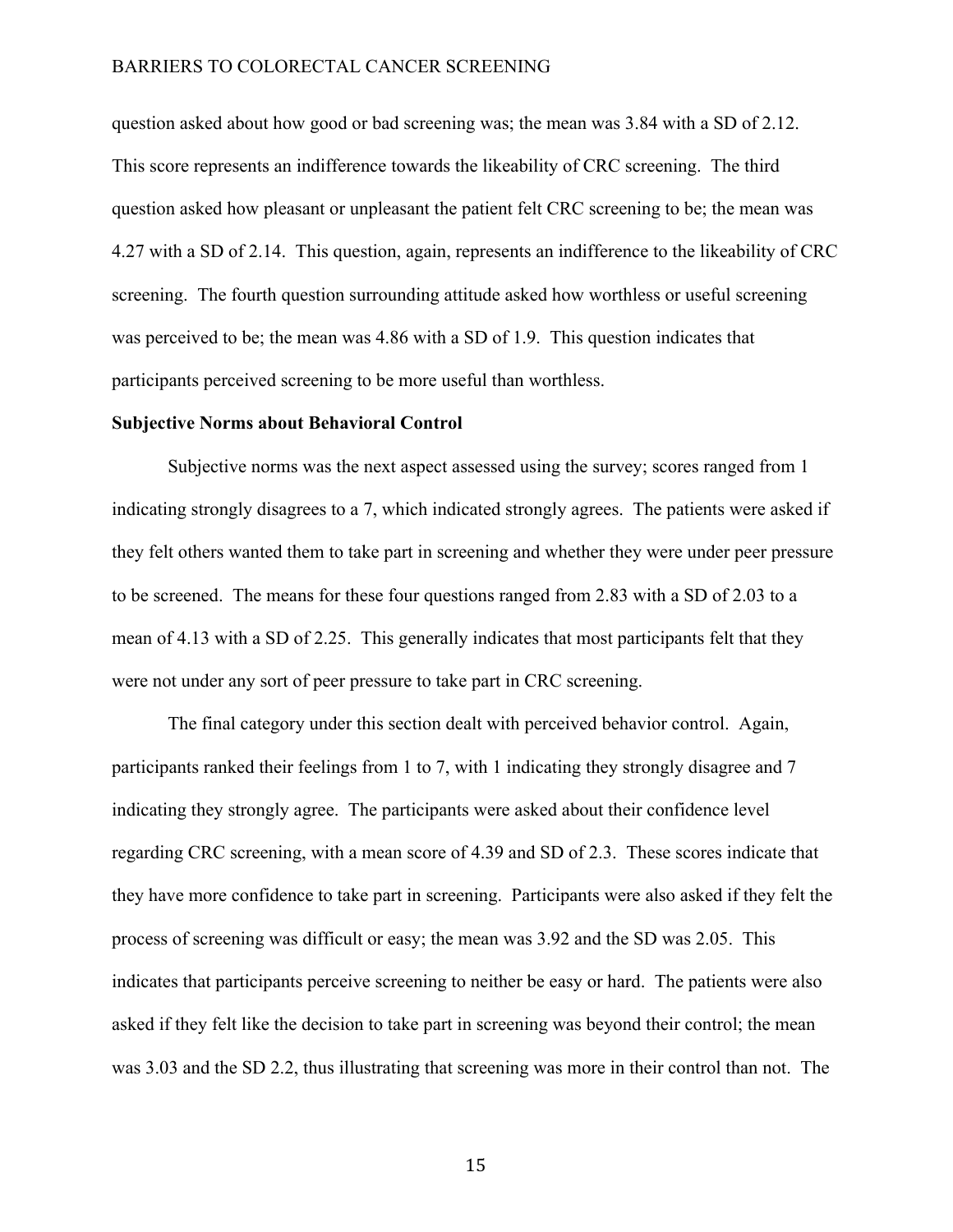final question asked if they felt like the decision to take part in screening was up to them; the mean was 5.98 with a SD of 1.78. Indicating that they strongly agree with the question and the decision to take part in screening was their choice.

#### **Healthcare Provider and System Barriers**

Survey participants were also asked questions regarding provider and system, these can be found in Table 2. There were a total of eight questions regarding provider and system barriers. If the patient answered "yes" to any of these questions, then the question was positive for a provider or system barrier. In total, 24% did not answer "yes" to any, 19% answered "yes" to one or two questions, 16% answered "yes" to three questions, 9% answered "yes" to four questions, 7% answered "yes" to five questions, 4% answered "yes" to six questions, and only 1% answered "yes" to seven or eight questions. The most commonly reported barriers in the category were a reported lack of transportation or lack of time, which was more centered on system barriers. Thirty-two percent participants reported that their provider never recommended CRC screening.

#### **Significant Correlations**

Based on the information presented above, there is little evidence to prove that provider and system barriers or patient barriers are the sole reason for poor CRC screening compliance in the survey population in Fostoria, OH. In order to help identify significant correlations from the data collected, statistician Amanda Wiggins helped to perform data analysis in the SPSS software.

From those surveyed, approximately 30% reported never receiving a recommendation from their provider or not receiving an adequate amount of education from their provider. Although 30% is a fair amount of the population, it remains less than half of those surveyed.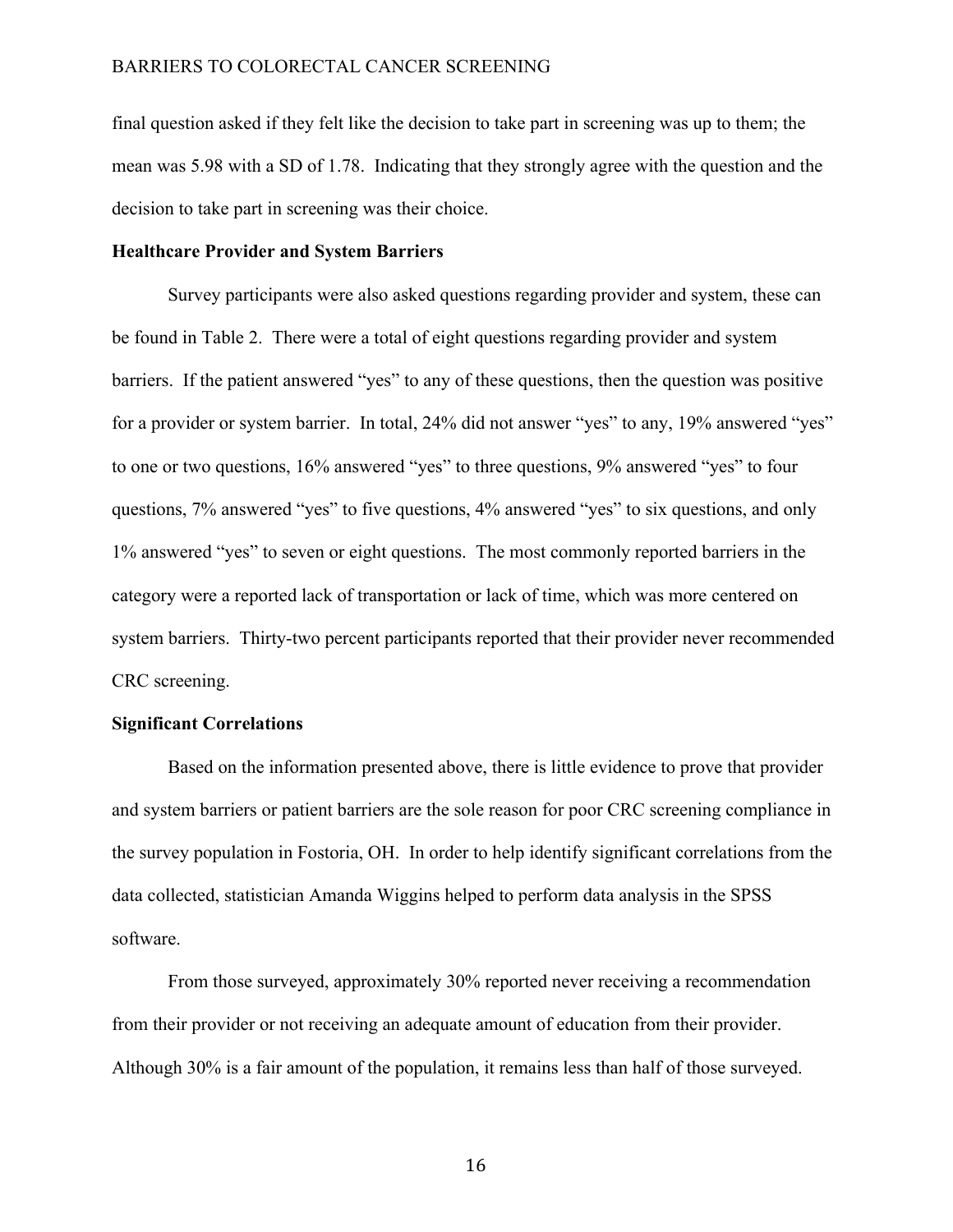The only group found to have a significant relationship with provider education were those with Medicare and another form of insurance  $(p = 0.03)$ . Individuals that had Medicare and another form of insurance reported that 83% had not received education on CRC screening from their provider. For those with Medicare, alone, only 37% reported never receiving CRC screening education. No significant correlations were found between provider recommendations for screening and any demographic variable.

The only statistically significant relationship found within demographic variables and patient barriers was between the cost of screening and patients who have Medicare combined with another form of insurance ( $p = 0.02$ ). Of the participants who carry Medicare with another form of insurance, 80% reported that screening for CRC was too expensive. Only 22% of those who carry Medicare alone reported that screening was too expensive. Both are nominal, compared to only 10% of those with private insurance who reported CRC as too expensive.

A positive correlation was found between level of education and pain or embarrassment associated with screening ( $p = 0.018$ ). Sixty-four percent of participants who held less than a high school diploma reported concern over the pain and embarrassment associated with CRC screening. Of the females surveyed, 44% reported a problem with the pain or embarrassment associated with CRC screening  $(p = 0.011)$ . Correlations found within patient barriers included the worry about the possibility of a cancer diagnosis and level of education ( $p = 0.017$ ). Of individuals with less than a high school diploma, 57% were concerned about the possibility of cancer diagnosis. Forty-five percent of unemployed individuals were reportedly concerned about the shame associated with being sick ( $p = 0.008$ ). Only 12.5% of those employed full-time share the same concern.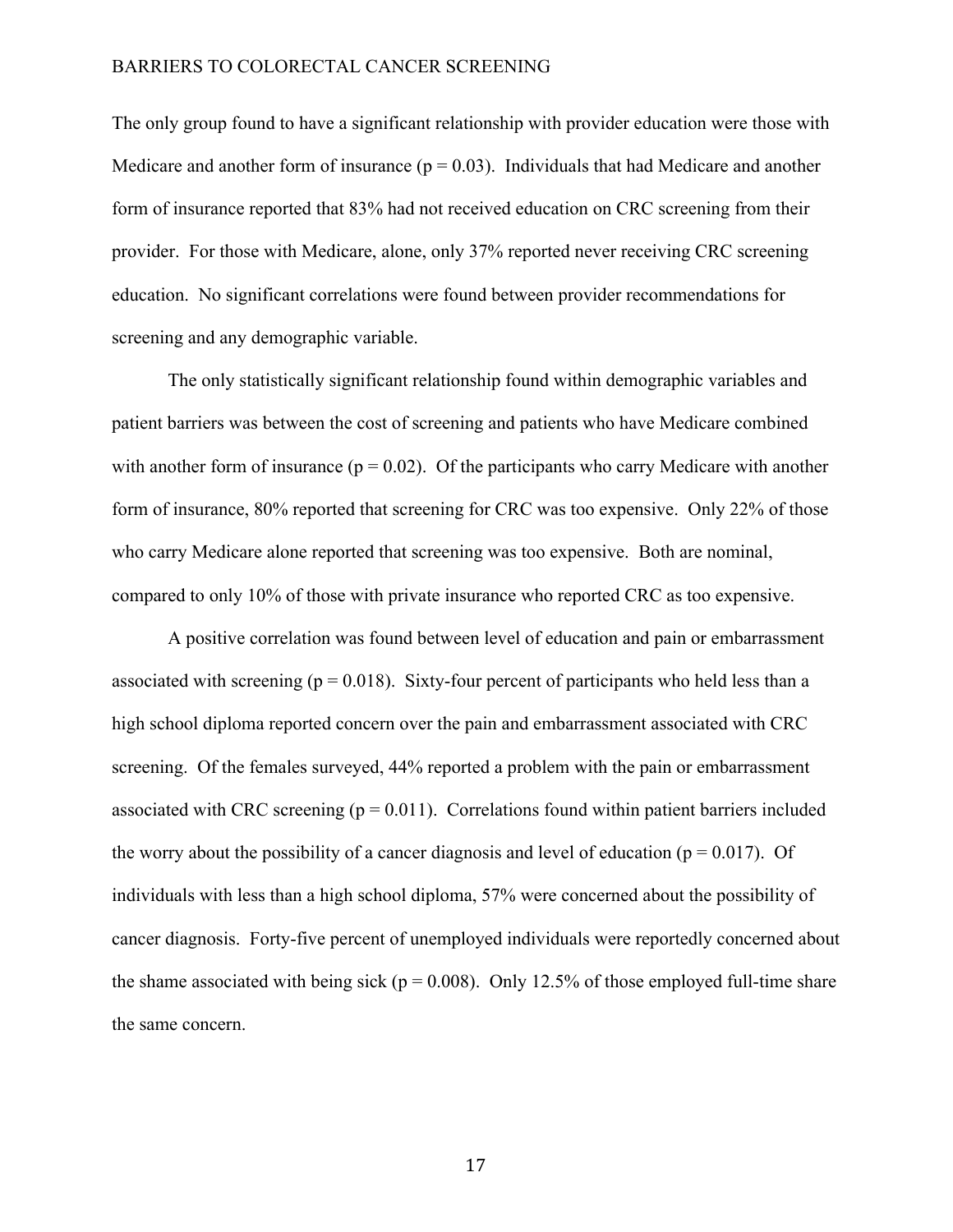When asked about adequate present knowledge surrounding CRC screening, retirees reported the largest percent of adequate present knowledge at 78%, ( $p = 0.037$ ), with the unemployed a close second at 60%. Similarly, as age increased, so did the percentage of individuals who answered "yes" to adequate present knowledge ( $p = 0.022$ ). One could assume that many in the retired group also fell into the higher age groups meaning these categories may have had many of the same people in them.

No significant difference was found when comparing personal history and family history to barriers and the questions within Section 3. Demographic variables were also compared to Section 3 to determine if any statistically significant relationships existed. Question C12 was found to have an inverse relationship with age  $(p = 0.009)$ . As age increased, the individual's confidence in taking part in CRC screening decreased. Question C13 was also shared a statistically significant relationship with relationship status ( $p = 0.018$ ). Question C13 evaluated the level of difficulty compared to the ease of screening. Individuals who reported their relationship as married, single, or divorced tended to have a mean score that was less than those who were widowed. No other significant relationships were found.

#### **Discussion**

Based on current literature regarding barriers to CRC screening, it was predicted that lower levels of screening would be seen among males, non-whites, lower socioeconomic classes, and individuals with lower levels of education (Hoffman et al., 2011; Jones et al., 2010; Knight et al., 2015; Lasser et al., 2008; Wilkins et al., 2012). Most of these assumptions can be carried through to the current study, but there were almost equal parts male and female who were not upto-date, which is not similar to current research. The population screened did encompass a larger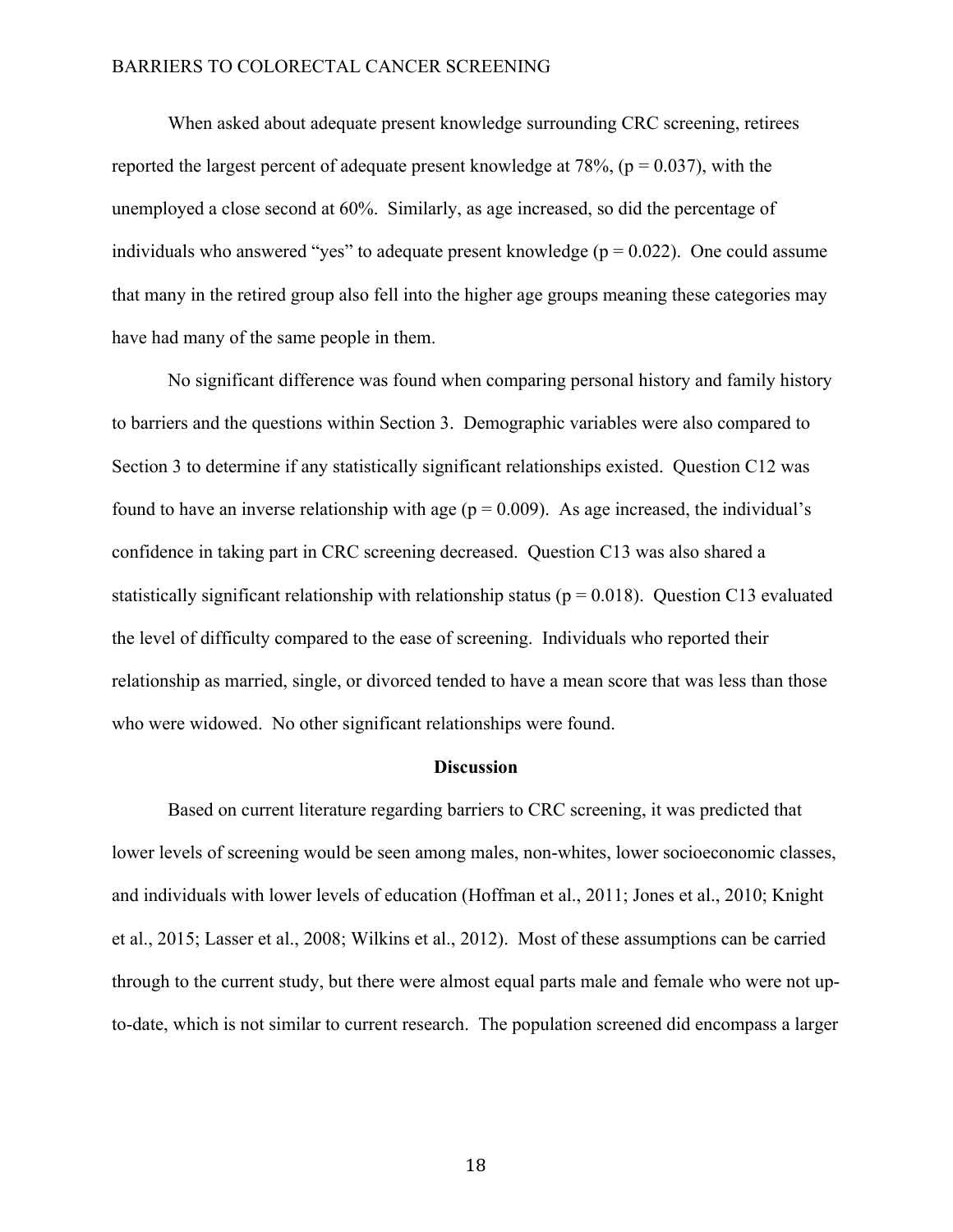percent that were unemployed, individuals who used Medicaid or Medicare, and individuals with a high school diploma or less.

Another common finding found in the literature with similar findings in this study involved patient time and access to screening. Of those screened, 45% reported not having enough time to get screened, but 52% of those screened reported being unemployed or being retired. One usually associates an unemployed or retired lifestyle to have more free time than their counterparts who are employed. Further information is needed to determine what is occupying their time and making them feel as if they do not have the time to participate in collection of a stool sample or if necessary, a colonoscopy. Forty-two percent of those screened also reported a lack of transportation and 32% reported a lack of available community resources, thus illustrating further similarities to available literature. This barrier also indicates a need for teaching; 54% of those with Medicaid and 40% of those with Medicaid and Medicare indicated they don't have access to transportation. Most Medicaid within the state of Ohio offers free transportation to and from health care appointments, procedures and other medical testing (Centers for Medicare and Medicaid Services, 2016).

Literature also reported a major barrier to be cost; however, in this study only 25% reported CRC to be too expensive and 32% reported inadequate insurance. Those with Medicare and some other form of insurance reported the most problem with the cost of screening. From this, it can again be assumed that further education is necessary for this population. Medicare covers the cost of FIT or FOBT for CRC screening yearly and colonoscopies for screening purposes every 10 years (Medicare, 2017). Therefore, these individuals should not have a problem with the cost of screening if they were appropriately educated on their insurance benefits.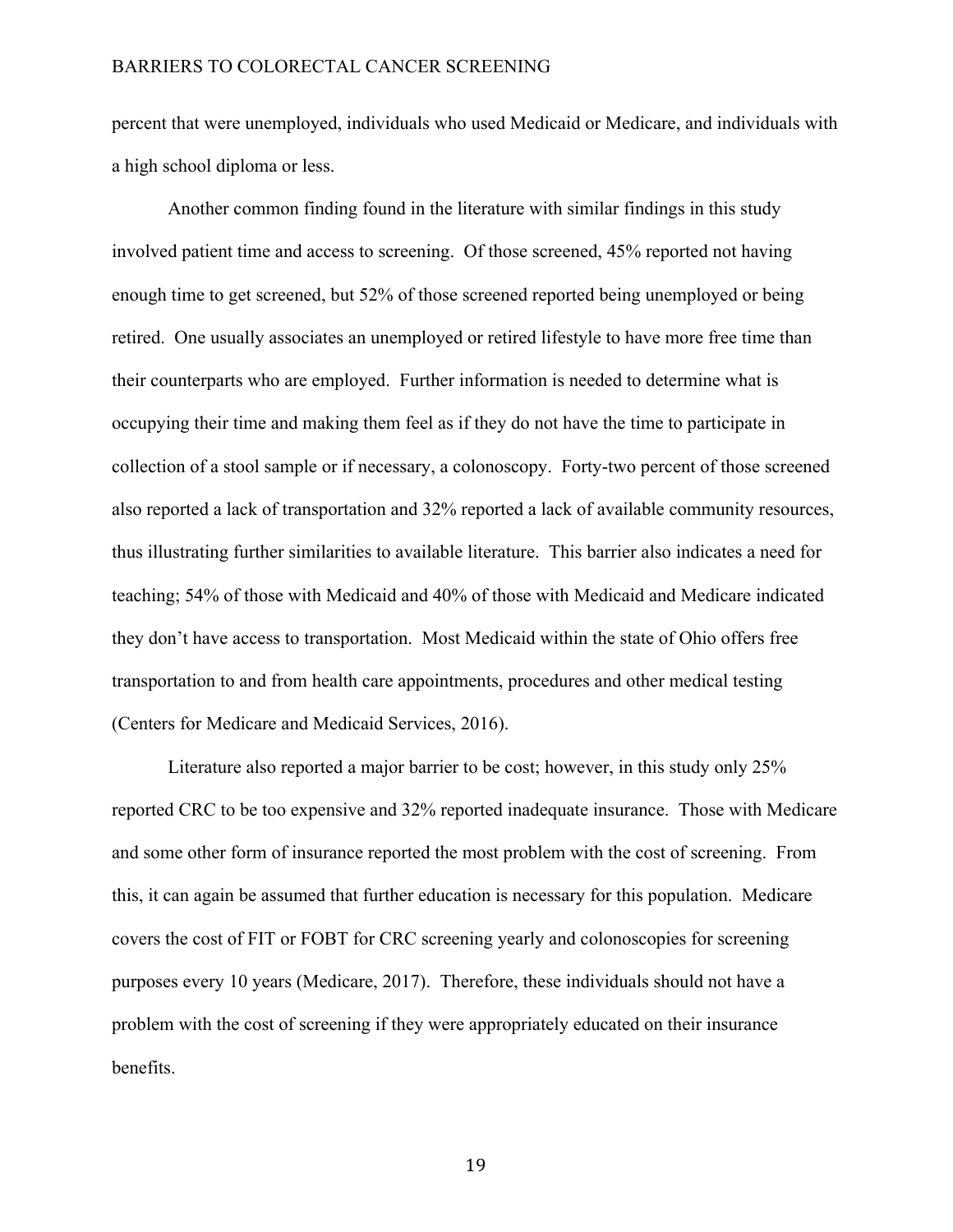Another of the most common barriers found within the literature revolved around fear. People reported fear of screening and fear of cancer diagnosis (Hoffman et al., 2011; Jones et al., 2010; Knight et al., 2015; Lasser et al., 2008; Wilkins et al., 2012). Although fear was a barrier reported in this study, only 32% reported an actual fear of the pain or embarrassment associated with screening and 29% were concerned about the actual diagnosis. As discussed, those with less education than a high school diploma conveyed more fear in these two areas than their counterparts. This could possibly be due to lack of education regarding screening and the disease process. Surprisingly, the unemployed indicated a larger concern with the associated shame of being sick. Those who are unemployed do not have to worry about missing work and the stressors a chronic disease diagnosis often has on an individual's career. Further information is needed to determine why individuals see a cancer diagnosis as shameful.

Other common barriers involved a lack of symptoms of CRC and no family history (Hoffman et al., 2011; Jones et al., 2010; Lasser et al., 2008). Only 54% of those with a positive family history planned to take part in CRC screening within the next 6 months and 29% reported that a lack of symptoms indicated that screening wasn't necessary. Both of these could indicate a knowledge deficit in the CRC disease process and the hereditary nature of CRC. Lack of social support or peer pressure was also shown to impact the likelihood of being screened. In this study, most participants did not feel that it was expected to get screened and they did not feel under peer pressure to get screened. Regardless of their family history, there was no difference in the opinion on peer pressure. The majority did conclude that the decision to get screened was completely up to them.

Regardless of the similarities between the study and the available literature, the individuals who participated in this survey illustrated little intention or desire to take part in CRC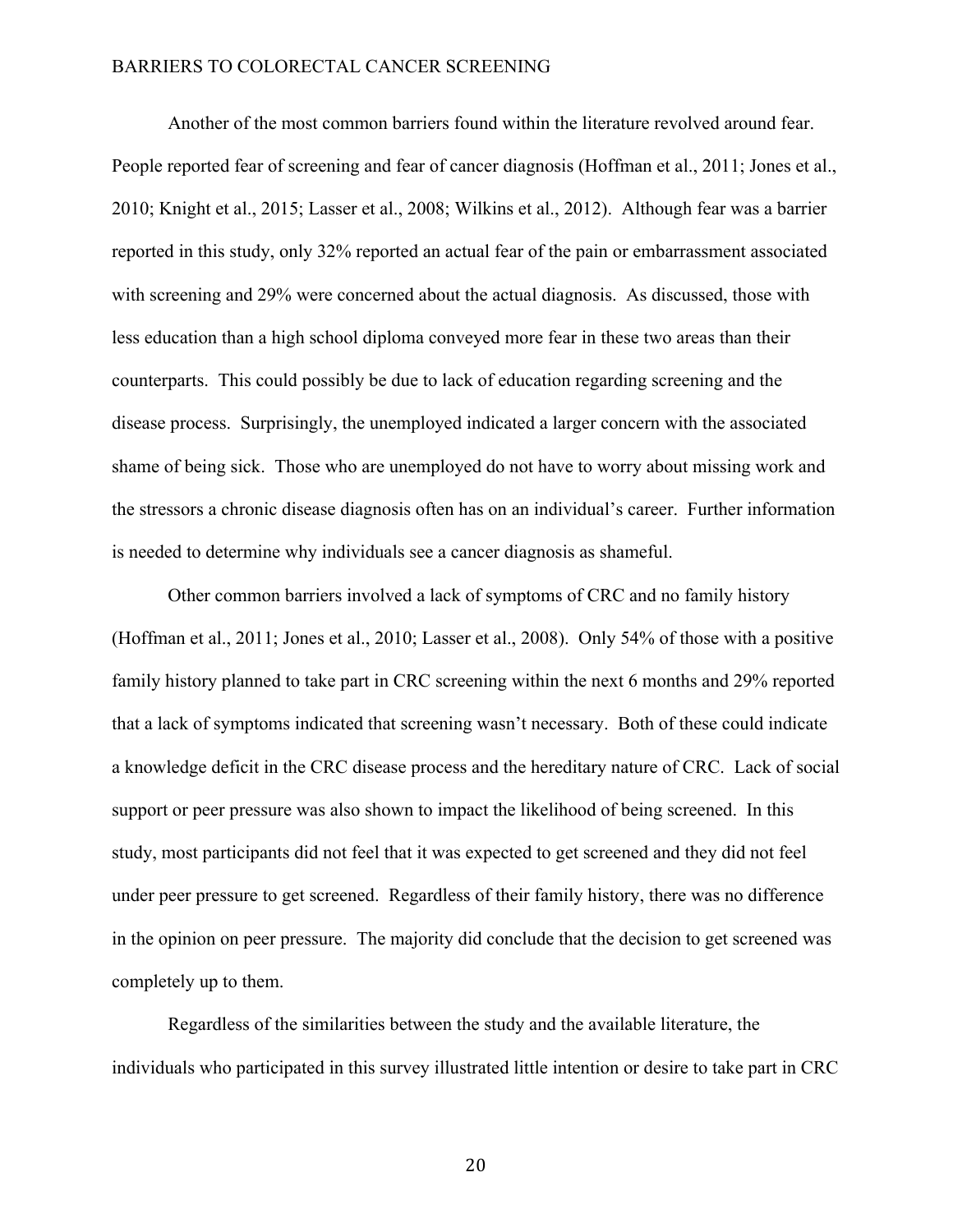screening within the next six months. The majority had positive feelings about screening, indicating that it was more beneficial than harmful and was more useful than it was worthless, but they continued to hold steadfast in their desire to not be screened.

During survey administration, there was an increase in dialogue about CRC screening between providers and their patients. Many providers reported an increase of questions regarding screening and how the patients could get and stay up-to-date. Several patients who had a frequent history of declining screening willingly left the office with FIT packets to perform CRC screening at home. It is possible that the survey allowed the provider to introduce the topic of CRC screening without appearing too obtrusive and nagging.

### **Limitations**

Several limitations were present throughout the survey administration. The population for the survey used a convenience sample in order to ease participant recruitment. It was projected that 80% of the population would be of Caucasian decent, when in fact, the actual sample size included 91% Caucasian and only 9% Hispanic or African American. This division of ethnicities did not provide an accurate representation of the Fostoria community.

There was a 56% rate of survey return and most individuals who did not return the survey did not state their reason for not participating. Those who did report their reason for not completing the survey often reported that it was too long or they were not interested in taking a survey at this time. The level of education in this population was low with many reporting less than a high school diploma. This could also indicate why the return rate was low. It is possible that many could not read nor interpret the survey correctly and therefore shared no desire in completing the survey. However, the literacy level of the population was not known.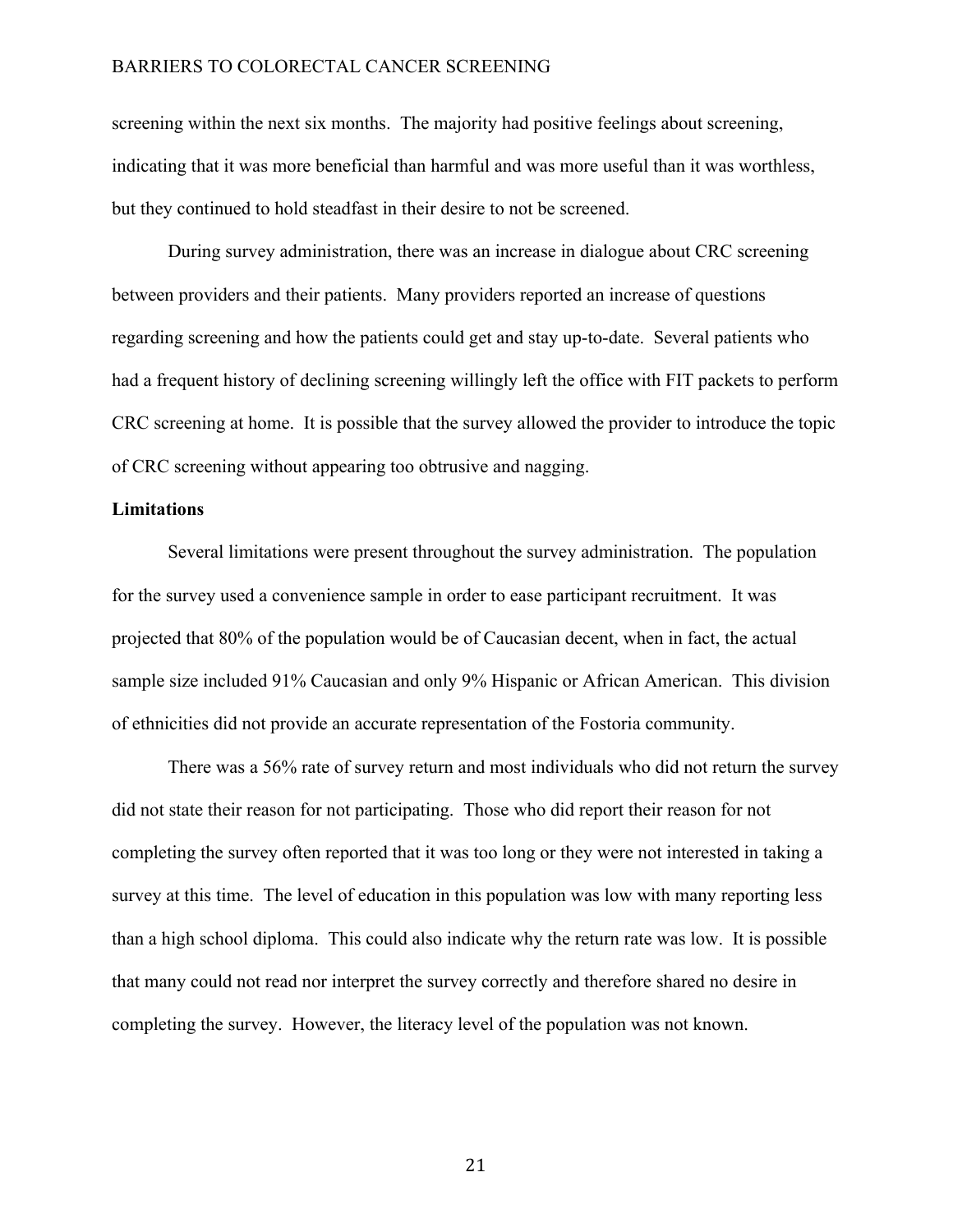Limited education could also explain why some individuals did not complete the survey in its entirety. Some comments left on the surveys included things like "my difficulty with the questions was in the wording" and "some questions were a bit confusing". In fact, 38% reported having difficulty understanding "a few of the questions", other survey opinions can be found in Table 4. This level of difficulty could have impacted the way the questions were interpreted. Along with level of education, this could also have been due to the way the questions were written. In retrospect, some of the questions could have been worded differently to avoid conveying a double negative meaning. Another common report identified by participants was the length of the survey. Twenty-nine percent reported the survey to be "a bit too long" and 17% reported the survey to be "much too long". This could also explain the rate of return and the rate of incompleteness.

#### **Implications for Practice**

Based on the information provided, one would assume that education is where the focus for future research should be; despite 54% of participants reporting that they have plenty of knowledge regarding screening. The survey indicated that neither provider and system barriers nor patient barriers exhibited an overwhelming rationale for the lack of screening in this population. The most concerning finding, however, was the population's unanimous desire to not be screened.

This could be due to lack of accurate education. Of those surveyed, 71% reported that they had received education on CRC screening from their healthcare provider, yet 46% reported inadequate knowledge of CRC and the screening available. Based on this information, one may wonder if this knowledge that these individuals profess to have is accurate or adequate? It is obvious that some deficits in education exist based on the findings from the survey. Many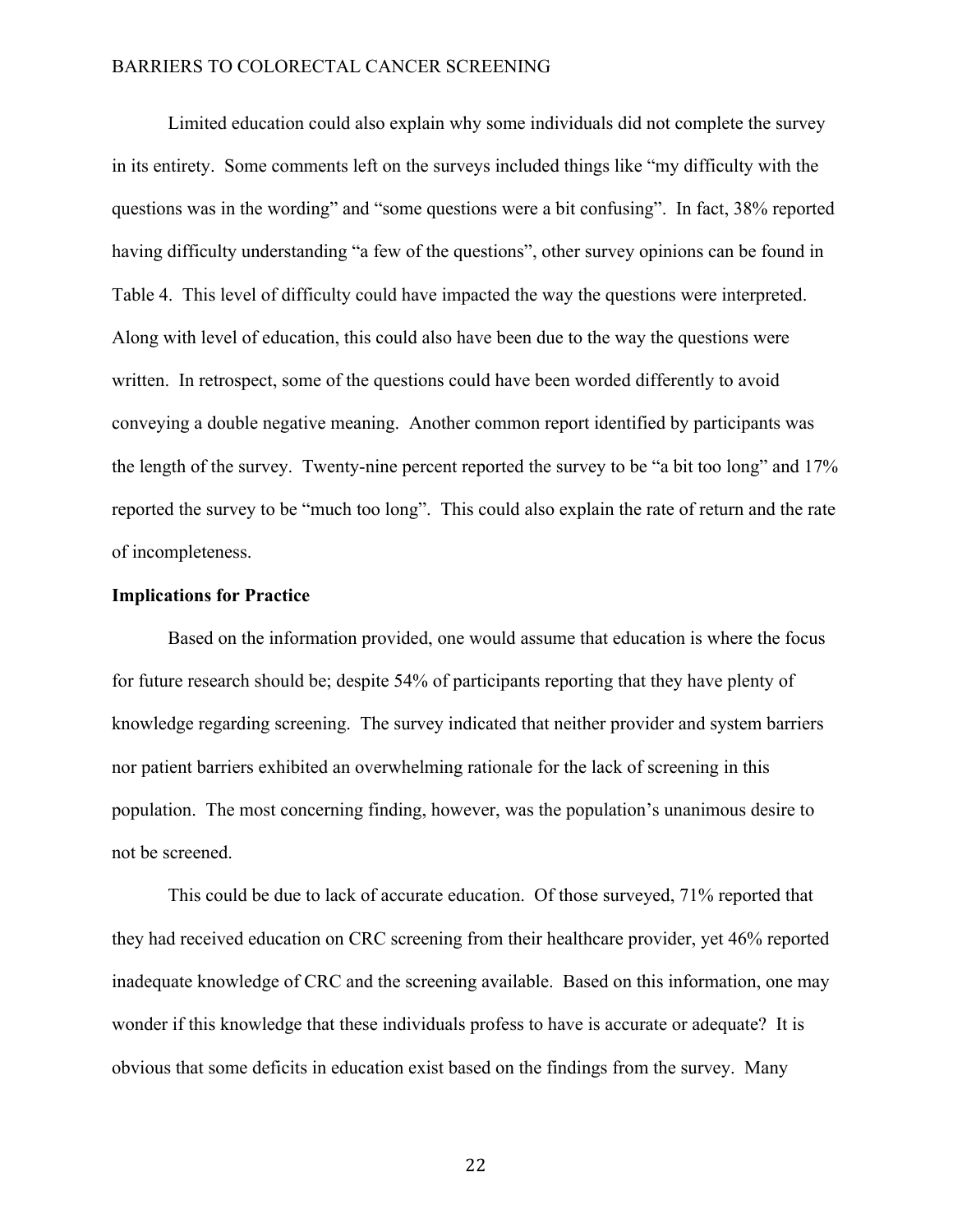individuals indicated that they are not aware of the insurance coverage for routine screening, the community programs available, the screening options available, and the risk factors associated with CRC. Further research is needed to determine the best way to provide this education to populations in the primary care setting.

A brief literature search performed after data analysis illustrated the same problems in other communities and rural populations across the United States. Populations where these same issues were found aimed to improve the intentions by increasing education. Wong (2009) reports that education on potential risks associated with cancer was able to significantly influence intent for screening. In another study, efforts to improve screening rates were tackled on a much larger scale. The High Plains Research Network and their Community Advisory Council in Colorado developed an intervention aimed at increasing CRC screening rates and intentions over a multi-county region of Colorado (Westfall, Zittleman, Sutter, Emsermann, Staton, Van Vorst, and Dickinson, 2013). Rural communities teamed up to provide education and awareness of CRC through the communication culture unique to this region. Education was broadcast in local newspapers, local organizations, and through community members. From this intervention, rates of colonoscopies increased 12% over a four-year period (Westfall et al., 2013). Although this study was very extensive, it proves that more research and time is needed to improve screening rates.

#### **Conclusion**

As expected, Fostoria, OH, is far from reaching the Health People 2020 goal for colorectal cancer screening. To summarize, barriers within this population included fear of screening and diagnosis, cost of screening, lack of time and resources, lack of education regarding screening and CRC disease process, and limited intentions by the study population to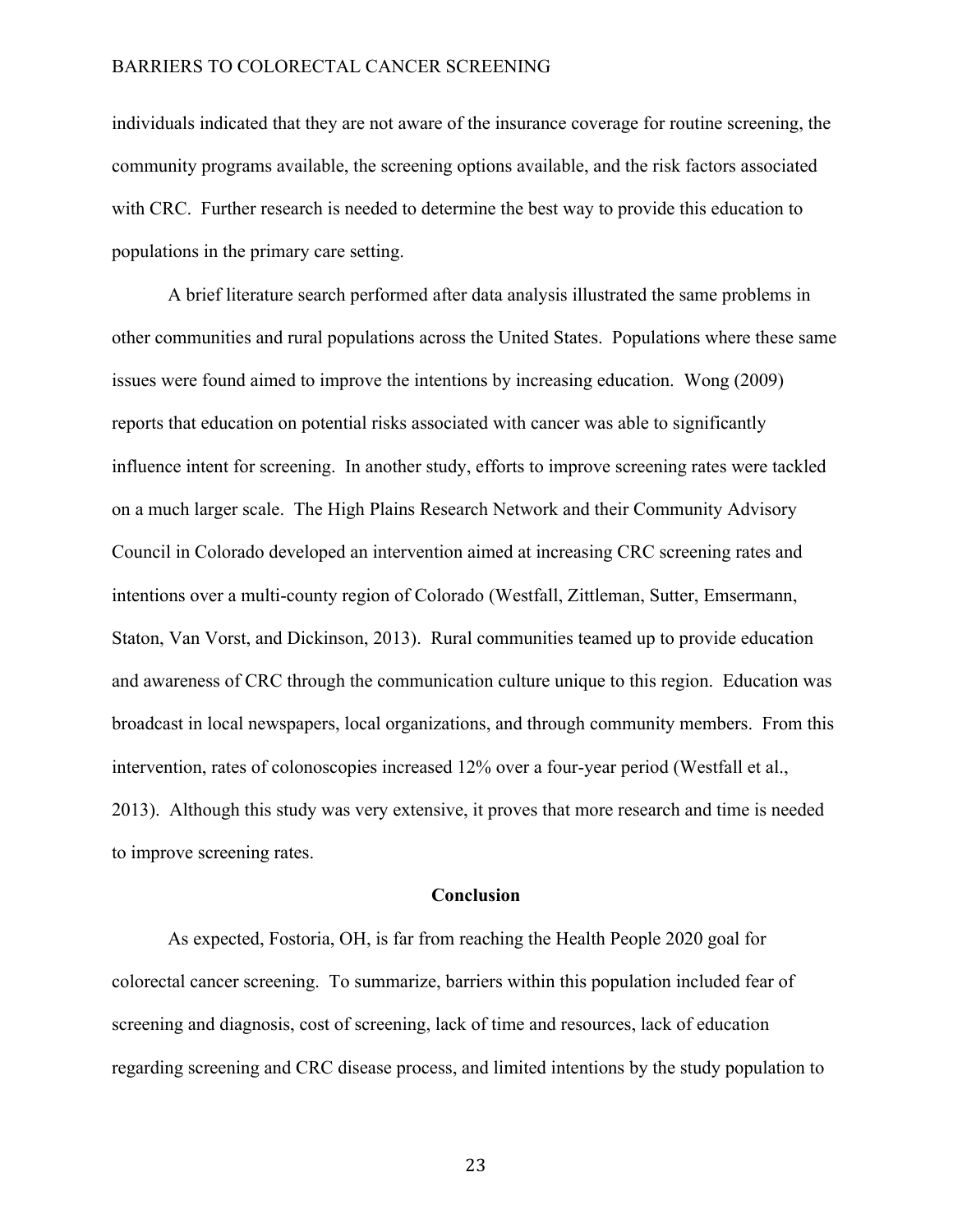be screened. Despite the proof that these are common barriers found within the rural population sampled, further research is needed to determine how to improve colorectal cancer screening rates. Even if providers are encouraging screening within their patient population, it is often diffcult to provide this encouragement when the individual has no actual intent or desire to be screened. The most important next step for this population lies in the necessity for further investigation surrounding community-based comprehensive patient education that understands the health literacy of the population. Until this can be achieved, it remains the responsibility of the provider to encourage all preventative screening at each patient encounter.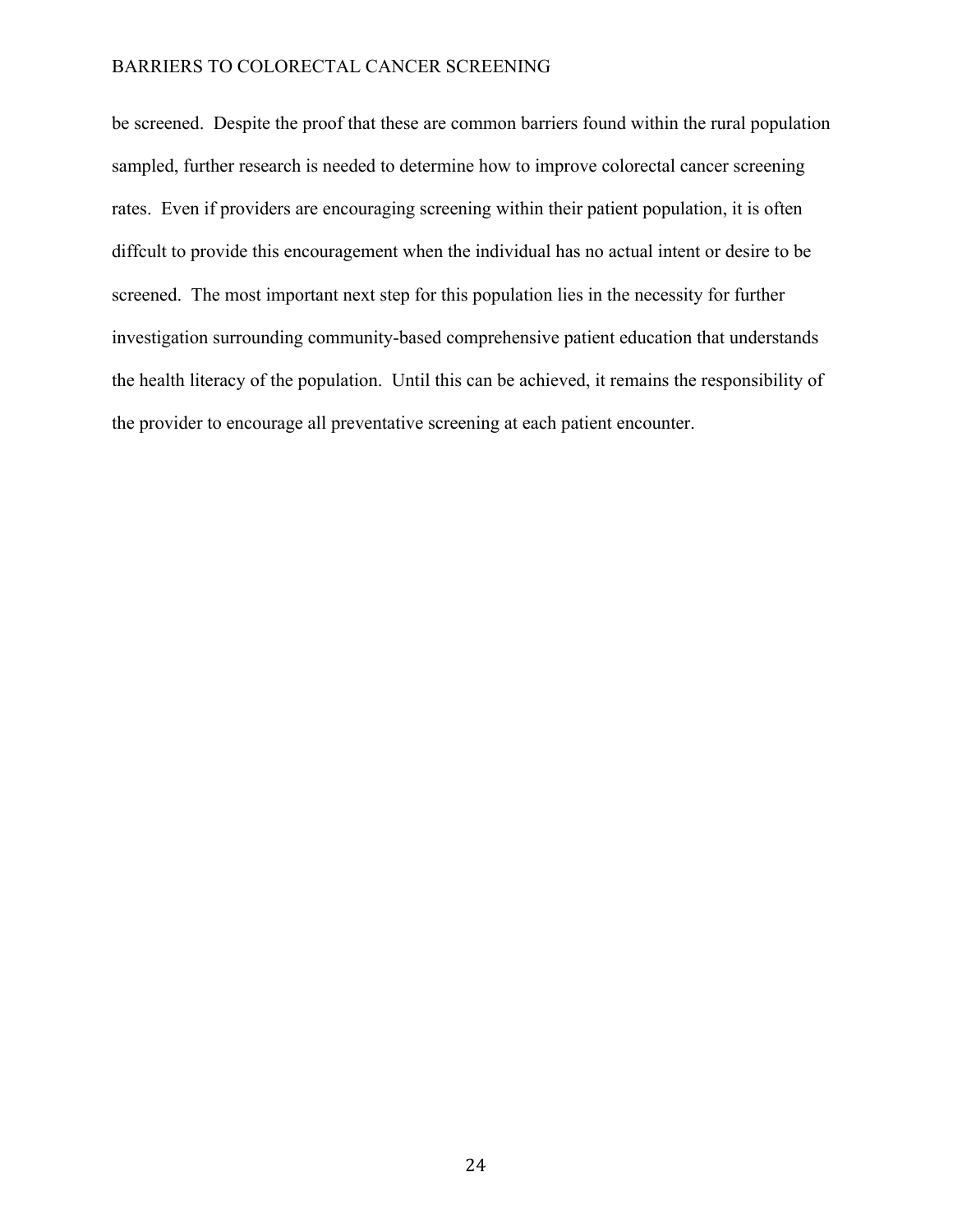#### **References**

- Ajzen, I., (2006). Constructing a theory of planned behavior questionnaire. Retrieved from http://people.umass.edu/aizen/pdf/tpb.measurement.pdf
- American Cancer Society (2010). Ohio cancer facts and figures: 2014. Retrieved from https://www.odh.ohio.gov/~/media/ODH/ASSETS/Files/opi/cancer%20incidence%20sur veillance%20system%20ociss/ohiocancerfactsandfigures2010.ashx
- American Cancer Society (2014). Colorectal cancer facts and figures 2014-2016. Retrieved from http://www.cancer.org/acs/groups/content/documents/document/acspc-042280.pdf
- American Cancer Society (2016). Colorectal cancer prevention and early detection. Retrieved from

http://www.cancer.org/cancer/colonandrectumcancer/moreinformation/colonandrectumca ncerearlydetection/colorectal-cancer-early-detection-acs-recommendations

- Centers for Disease Control and Prevention (2014). Colorectal (colon) cancer. Retrieved from http://www.cdc.gov/cancer/colorectal/basic\_info/index.htm
- Centers for Medicare and Medicaid Services (2016). Let Medicaid give you a ride. Retrieved from https://www.cms.gov/medicare-medicaid-coordination/fraud-prevention/medicaidintegrity-education/downloads/nemt-factsheet.pdf
- Healthy People 2020 (2014). Cancer: C-16 increase the proportion of adults who received colorectal cancer screening based on the recent guidelines. Retrieved from http://www.healthypeople.gov/2020/data-search/Search-the-Data?nid=4054
- Hoffman, R., Rhyne, R., Helitzer, D., Stone, N., Sussman, A., Bruggeman, E., Viera, R., & Warner, T. (2011). Barriers to colorectal cancer screening: physician and general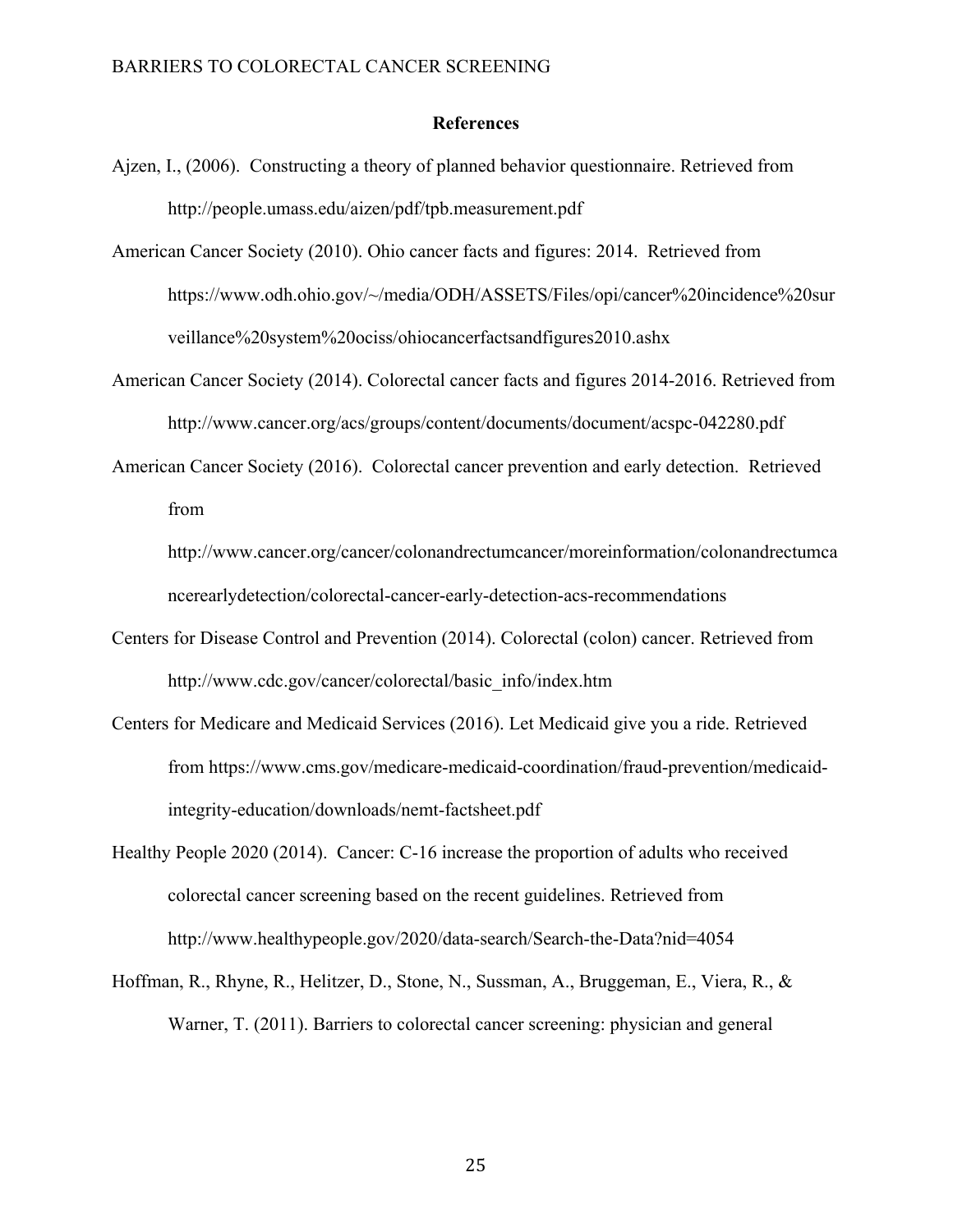population perspectives, New Mexico, 2006. *Preventing Chronic Disease: Public Health Research, Practice, and Policy, 8*(2), 1-11.

- Jones, R., Devers, K., Kuzel, A., & Woolf, S. (2010). Patient-reported barriers to colorectal cancer screening: a mixed methods analysis. *American Journal of Preventative Medicine, 38*(5), 508-516.
- Knight, J., Kanotra, S., Siameh, S., Jones, J., Thompson, B., and Thomas-Cox, S. (2015). Understanding barriers to colorectal cancer screening in Kentucky. *Preventing Chronic Disease: Public Health Research, Practice, and Policy, 12*(E95), 1-9.
- Lasser, K., Ayanian, J., Fletcher, R., & DelVecchio Good, M. (2008). Barriers to colorectal cancer screening in community health centers: a qualitative study. *BMC Family Practice, 9*(15), 1-8.
- Medicare (2017). Your Medicare coverage. Retrieved from https://www.medicare.gov/coverage/colorectal-cancer-screenings.html
- Ohio Department of Health (2015). Hancock County Cancer Profile. http://www.healthy.ohio.gov/-/media/ODH/ASSETS/Files/opi/cancer-incidencesurveillance-system-ociss/hancock.pdf?la=en
- ProMedica (2016). About us. Retrieved from https://www.promedica.org/Pages/aboutus/default.aspx
- U.S. Census Bureau (2015). Quick Facts: Fostoria, OH. Retrieved from https://www.census.gov/quickfacts/table/PST045216/3928014
- Westfall, J., Zittleman, L., Sutter, C., Emsermann, C., Staton, E., Van Vorst, R., & Dickinson, L. (2013). Testing to prevent colon cancer: results from a rural community intervention. *Annals Of Family Medicine*, *11*(6), 500-507. doi:10.1370/afm.1582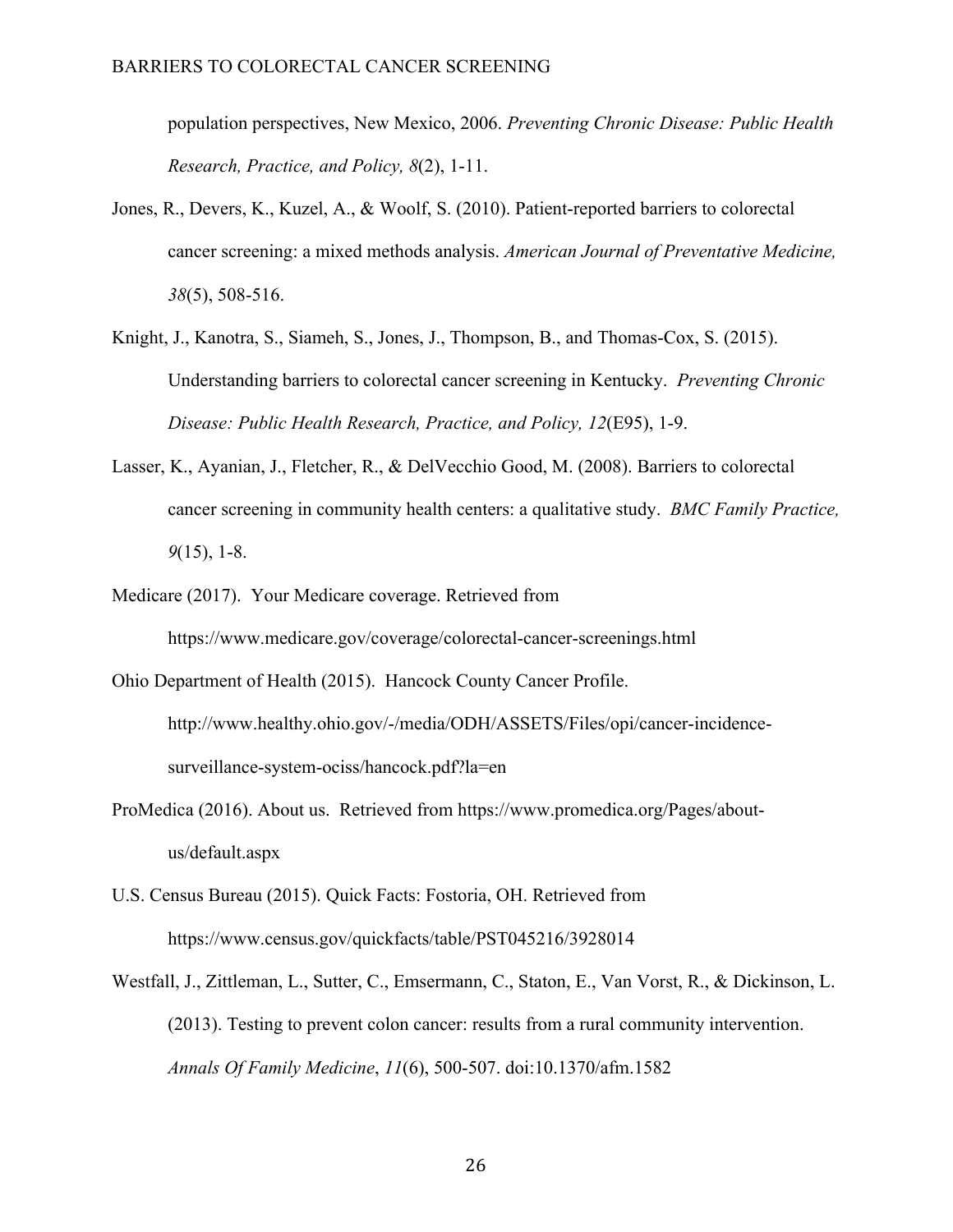- Wilkins, T., Gillies, R., Harbuck, S., Garren, J., Looney, S., & Schade, R. (2008). Racial disparities and barriers to colorectal cancer screening in rural areas. *The Journal of the American Board of Family Medicine, 25*(3), 308 -317.
- Wong, N. (2009). Investigating the effects of cancer risk and efficacy perceptions on cancer prevention adherence and intentions. *Health Communication*, *24*(2), 95-105. doi:10.1080/10410230802676474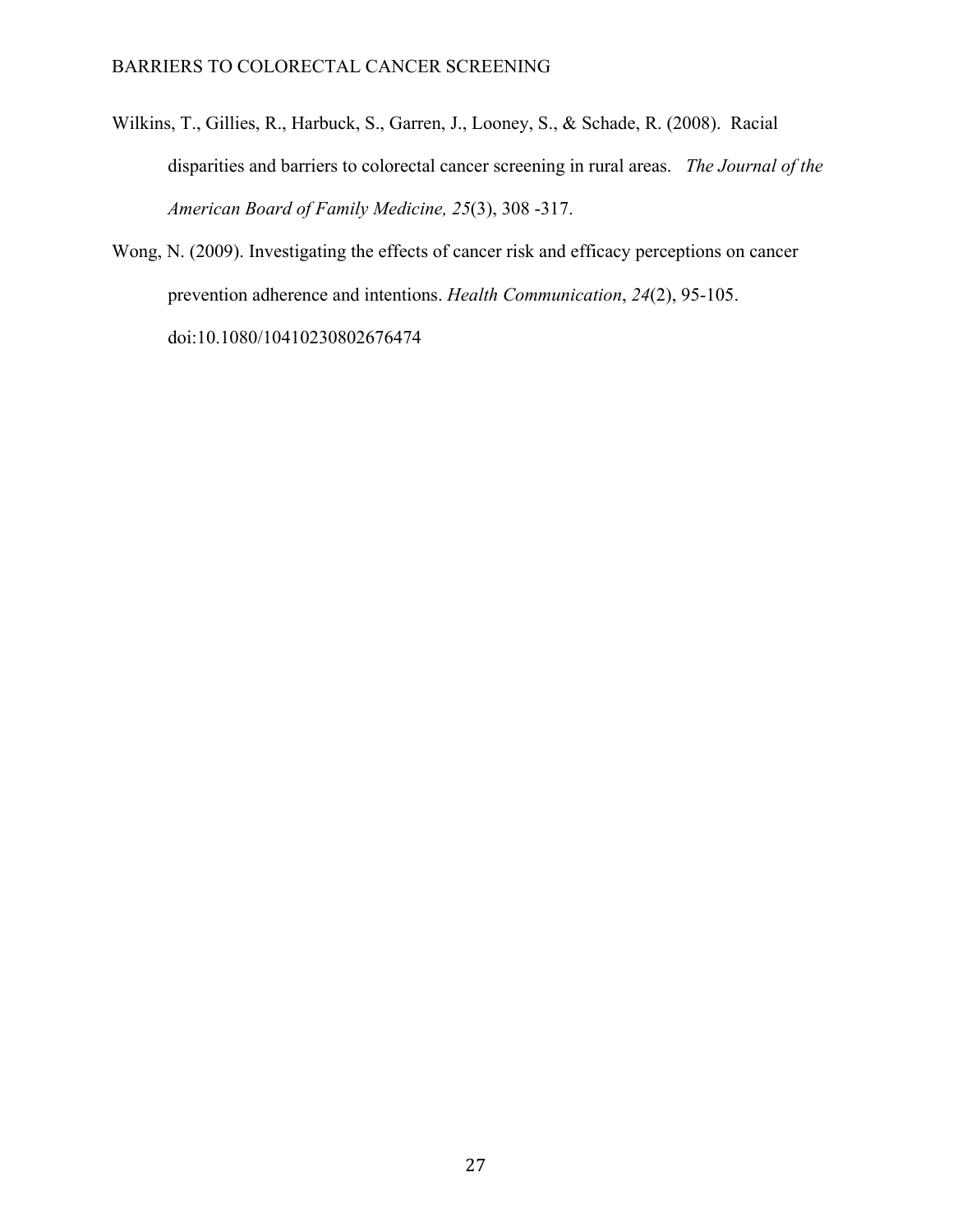| <b>County of Residence</b> | Percentage      |
|----------------------------|-----------------|
| Hancock                    | 20%             |
| Seneca                     | 60%             |
| Wood                       | 12%             |
| Other                      | 8%              |
|                            |                 |
| Age                        | Mean - 61.38    |
|                            | Std. dev - 7.13 |
| 50-55                      | 25%             |
| 56-60                      | 24%             |
| 61-65                      | 24%             |
| 66-70                      | 15%             |
| 71-75                      | 12%             |
|                            |                 |
| Gender                     |                 |
| Male                       | 48%             |
| Female                     | 52%             |
|                            |                 |
| Race                       |                 |
| White                      | 91%             |
| Other                      | 9%              |
|                            |                 |
| <b>Insurance</b>           |                 |
| Medicaid                   | 20%             |
| Medicare                   | 28%             |
| Medicare and Medicaid      | 10%             |
| Medicare and other         | 8%              |
| Private                    | 30%             |
| Disability                 | 4%              |
|                            |                 |
| <b>Employment status</b>   |                 |
| Full-time                  | 25%             |
| Part-time                  | $8\%$           |
| Unemployed                 | 27%             |
| Retired                    | 25%             |
| Other                      | 15%             |
|                            |                 |
| <b>Marital Status</b>      |                 |
| Married/partnered          | 63%             |
| Divorced/single            | 29%             |
| Widowed                    | 8%              |
|                            |                 |

# **Table 1. Descriptive Statistics of the Study Sample (N = 75)**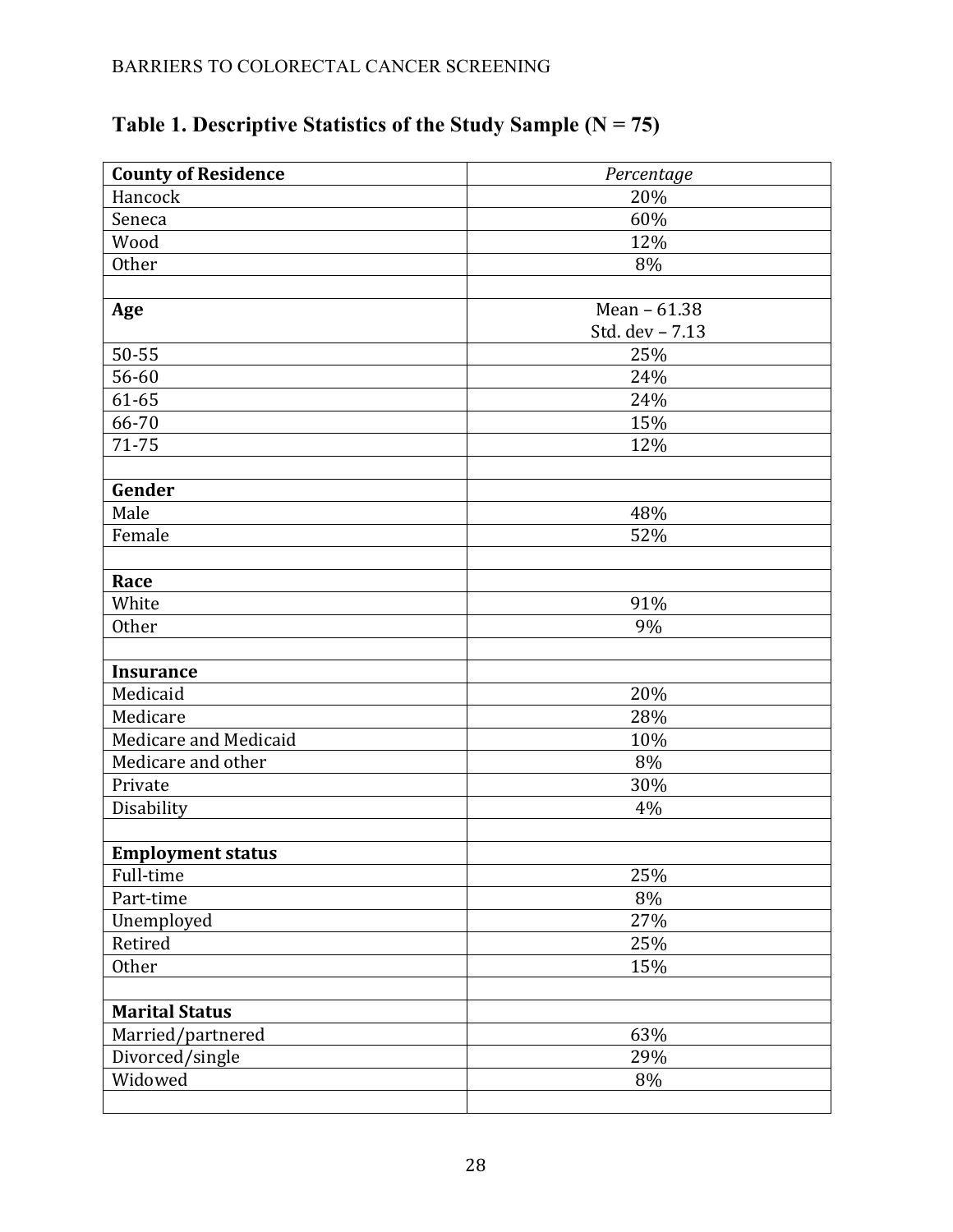| <b>Level of Education</b>          |                    |
|------------------------------------|--------------------|
| Less than high school              | 19%                |
| High School/GED                    | 52%                |
| Some college                       | 20%                |
| College graduate degree or higher  | 9%                 |
|                                    |                    |
| <b>CRC</b> Screening               |                    |
| Perceived history of CRC Screening | $Yes - 45%$        |
|                                    | No - 55%           |
| CRC screening method               | Stool sample - 18% |
| (for those who answered yes)       | Colonoscopy - 88%  |
|                                    |                    |
| <b>Family history of CRC</b>       | $Yes - 22\%$       |
|                                    | $No - 78%$         |
| Mother                             | 33%                |
| Father                             | 13%                |
| <b>Brother</b>                     | 7%                 |
| Sister                             | 13%                |
| Grandmother                        | 27%                |
| Grandfather                        | 0%                 |
|                                    |                    |
| <b>Family history of polyps</b>    | Yes $-15%$         |
|                                    | $No - 58%$         |
|                                    | Not sure $-27%$    |
| Mother                             | 27%                |
| Father                             | 9%                 |
| <b>Brother</b>                     | 9%                 |
| Sister                             | 9%                 |
| Grandmother                        | 9%                 |
| Grandfather                        | 0%                 |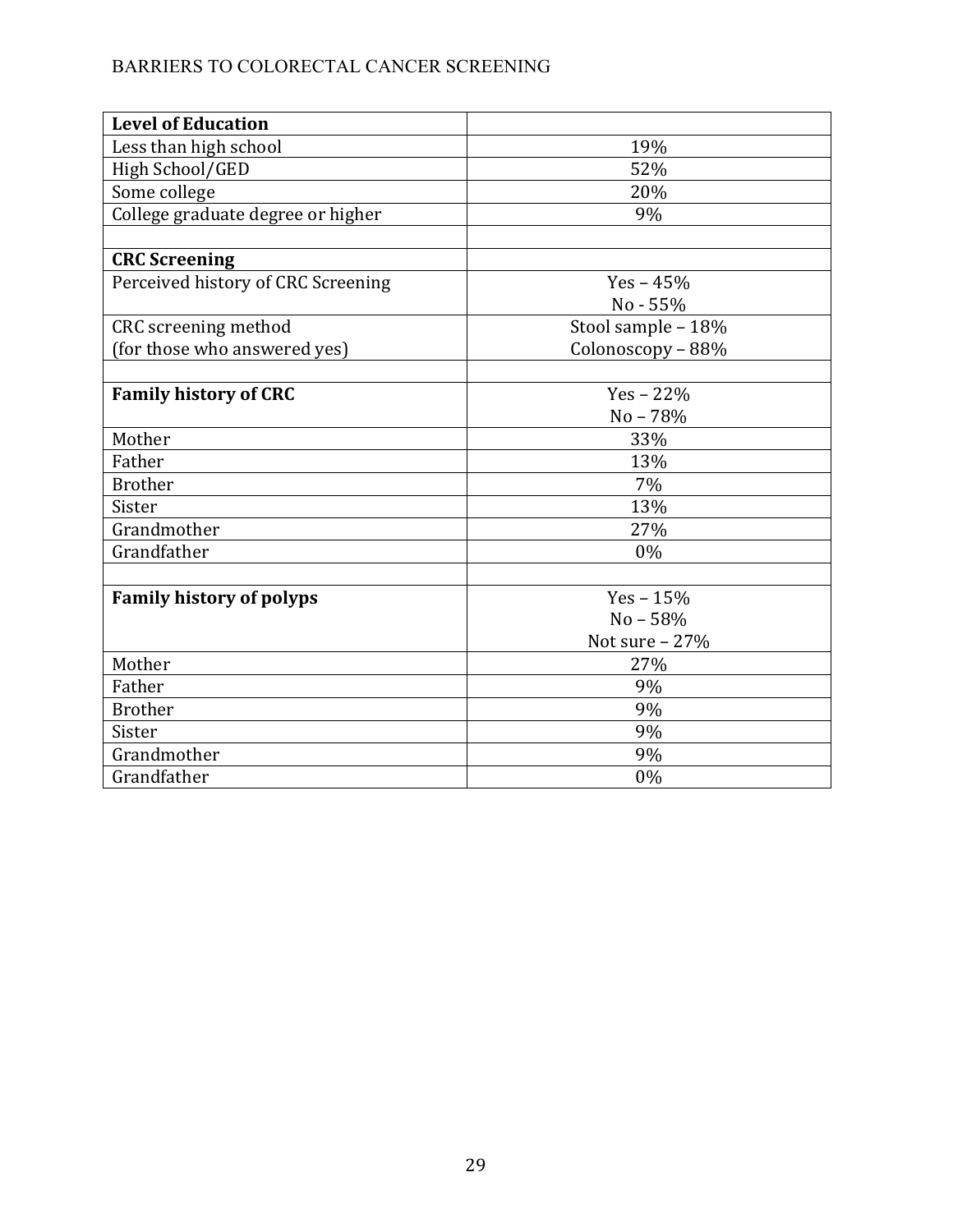# **Table 2. Barriers to Screening**

| <b>Provider/System Barriers</b>          | Percentages                               |  |  |  |
|------------------------------------------|-------------------------------------------|--|--|--|
| B1: Never recommended by provider        | $Yes - 32%$                               |  |  |  |
|                                          | No - 68%                                  |  |  |  |
| B2: Not educated on screening            | $Yes - 29%$                               |  |  |  |
|                                          | $No - 71%$                                |  |  |  |
| B3: Too expensive                        | $Yes - 25%$                               |  |  |  |
|                                          | $No - 75%$                                |  |  |  |
| B4: No locations available for screening | $Yes - 27\%$                              |  |  |  |
|                                          | $No - 73%$                                |  |  |  |
| B5a: Lack transportation                 | $Yes - 42%$                               |  |  |  |
|                                          | $No - 58%$                                |  |  |  |
| B5b: Lack time                           | $Yes - 45%$                               |  |  |  |
|                                          | $No - 55%$                                |  |  |  |
| B5c: Lack community programs             | Yes $-32%$                                |  |  |  |
|                                          | $No - 68%$                                |  |  |  |
| B6: Inadequate insurance                 | $Yes - 39%$                               |  |  |  |
|                                          | $No - 61%$                                |  |  |  |
| Provider/System Barrier Totals           | Percent of Questions Answered "Yes" (B1 - |  |  |  |
|                                          | <b>B6</b> )                               |  |  |  |
|                                          | $0 - 24%$                                 |  |  |  |
|                                          | $1 - 19%$                                 |  |  |  |
|                                          | $2 - 19%$                                 |  |  |  |
|                                          | $3 - 16%$                                 |  |  |  |
|                                          | $4 - 9\%$                                 |  |  |  |
|                                          | $5 - 7\%$                                 |  |  |  |
|                                          | $6 - 4%$                                  |  |  |  |
|                                          | $7 - 1\%$                                 |  |  |  |
|                                          | $8 - 1\%$                                 |  |  |  |
| <b>Patient Barriers</b>                  |                                           |  |  |  |
| B7: Pain or embarrassment of screening   | $Yes - 32%$                               |  |  |  |
|                                          | $No - 68%$                                |  |  |  |
| B8: Worry about possibility of cancer    | $Yes - 26%$                               |  |  |  |
| diagnosis                                | $No - 74$                                 |  |  |  |
| B9: Worry about shame of being sick      | $Yes - 18%$                               |  |  |  |
|                                          | $No - 82%$                                |  |  |  |
| B10: Lack of trust in healthcare system  | $Yes - 30\%$                              |  |  |  |
|                                          | $No - 70\%$                               |  |  |  |
| B11: No symptoms, screening isn't        | $Yes - 29\%$                              |  |  |  |
| necessary                                | $No - 71%$                                |  |  |  |
| B12: Adequate present knowledge          | $Yes - 54%$                               |  |  |  |
|                                          | $No - 46%$                                |  |  |  |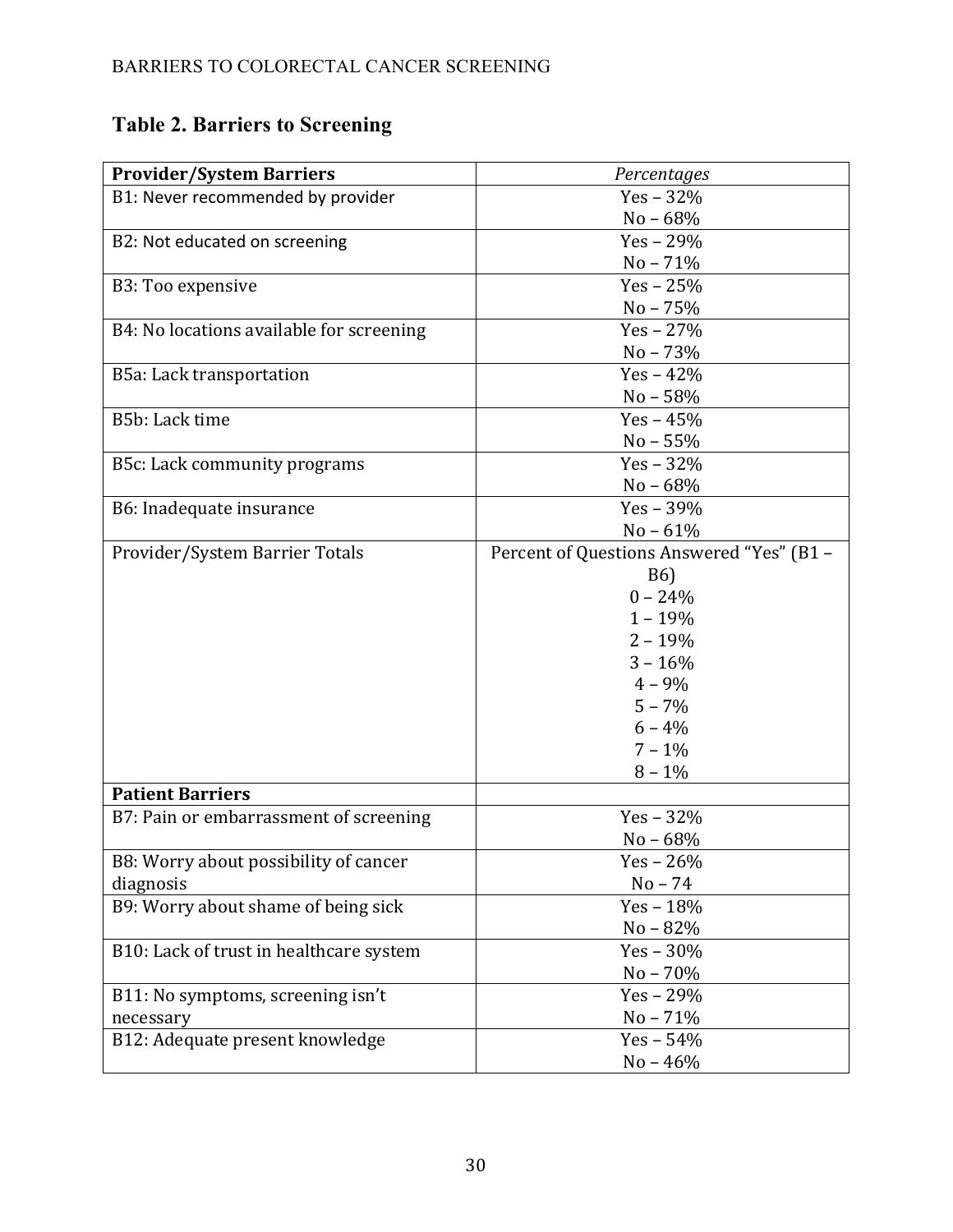| <b>Patient Barrier Totals</b> | Percent of Questions Answered "Yes" (B8- |
|-------------------------------|------------------------------------------|
|                               | B11)                                     |
|                               | $0 - 39\%$                               |
|                               | $1 - 23%$                                |
|                               | $2 - 16\%$                               |
|                               | $3 - 16%$                                |
|                               | $4 - 5\%$                                |
|                               | $5 - 1\%$                                |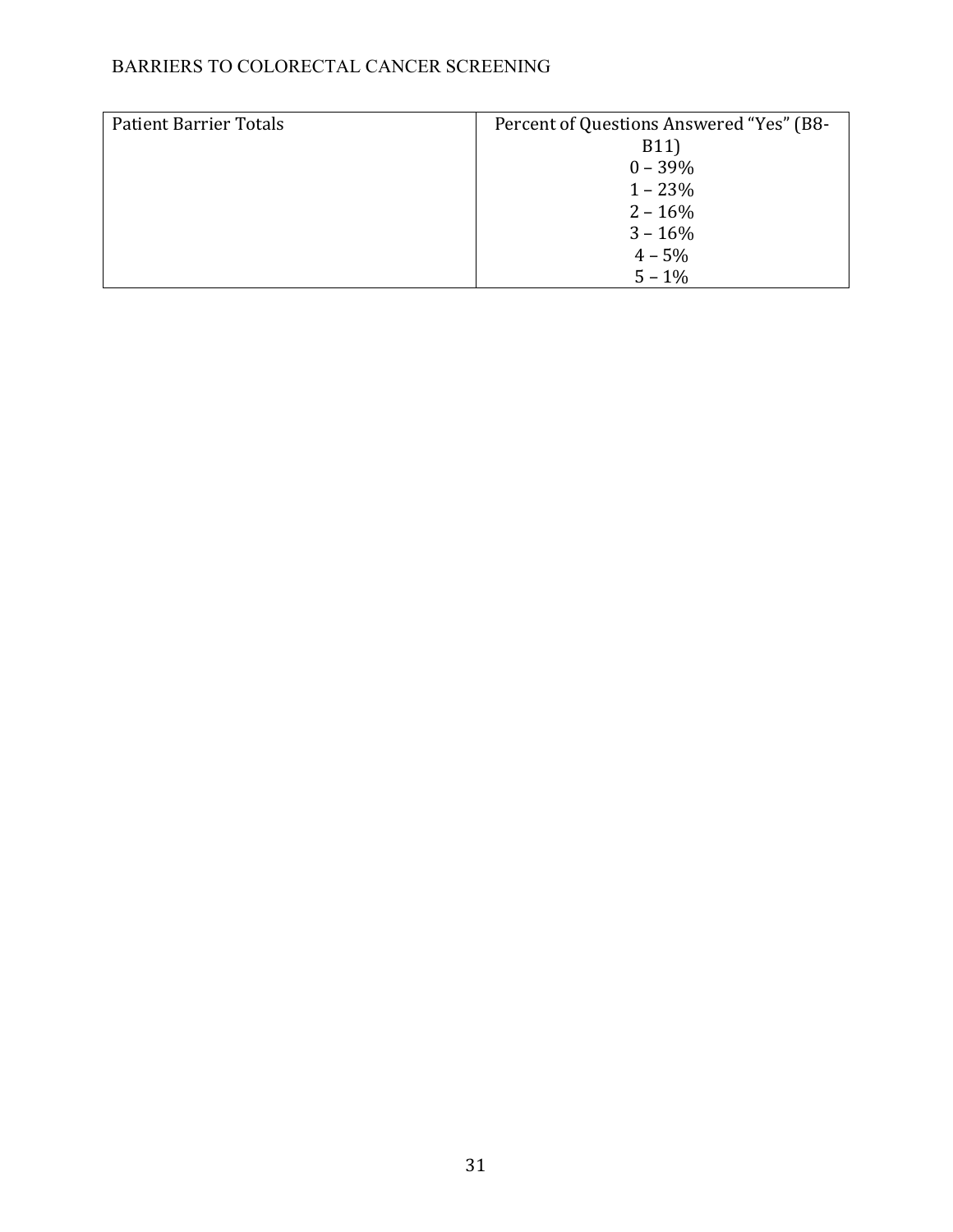| Intention (within the next 6 months)         | 1 to 7 (strongly disagree - strongly agree) |  |  |  |  |
|----------------------------------------------|---------------------------------------------|--|--|--|--|
| C1: Plan to take part in CRC screening       | Mean - 3.46                                 |  |  |  |  |
|                                              | Std. dev - 2.27                             |  |  |  |  |
| C2: Want to take part in CRC screening       | Mean $-3.28$                                |  |  |  |  |
|                                              | Std. dev - 2.45                             |  |  |  |  |
| C3: Will take part in CRC screening          | Mean $-3.11$                                |  |  |  |  |
|                                              | Std. dev - 2.29                             |  |  |  |  |
|                                              |                                             |  |  |  |  |
| <b>Attitude</b>                              |                                             |  |  |  |  |
| C4: Harmful vs. beneficial of CRC screening  | Mean $-5.1$                                 |  |  |  |  |
|                                              | Std. dev - 1.87                             |  |  |  |  |
| C5: Good vs. bad of CRC screening            | Mean - 3.84                                 |  |  |  |  |
|                                              | Std. dev - 2.12                             |  |  |  |  |
| C6: Pleasant vs. unpleasant is CRC screening | Mean $-4.27$                                |  |  |  |  |
|                                              | Std. dev - 2.14                             |  |  |  |  |
| C7: Worthless vs. useful is CRC screening    | Mean $-4.86$                                |  |  |  |  |
|                                              | Std. dev - 1.86                             |  |  |  |  |
|                                              |                                             |  |  |  |  |
| <b>Subjective Norms</b>                      | 1 to 7 (strongly disagree - strongly agree) |  |  |  |  |
| C8: People want me to take part in CRC       | Mean $-3.73$                                |  |  |  |  |
| screening                                    | Std dev - 2.34                              |  |  |  |  |
| C9: It's expected                            | Mean $-3.53$                                |  |  |  |  |
|                                              | Std. dev - 2.22                             |  |  |  |  |
| C10: Under peer pressure to                  | Mean $-2.83$                                |  |  |  |  |
|                                              | Std. dev - 2.03                             |  |  |  |  |
| C11: Peers think its important               | Mean $-4.13$                                |  |  |  |  |
|                                              | Std. dev - 2.25                             |  |  |  |  |
|                                              |                                             |  |  |  |  |
| <b>Perceived Behavior Control</b>            | 1 to 7 (strongly disagree – strongly agree) |  |  |  |  |
| C12: Confident that I can take part          | Mean - 4.39                                 |  |  |  |  |
|                                              | Std. dev - 2.3                              |  |  |  |  |
| C13: The process is difficult vs. easy       | Mean - 3.92                                 |  |  |  |  |
|                                              | Std. dev - 2.05                             |  |  |  |  |
| C14: The decision is beyond my control       | Mean $-3.03$                                |  |  |  |  |
|                                              | Std. dev - 2.2                              |  |  |  |  |
| C15: If I take part is up to me              | Mean - 5.98                                 |  |  |  |  |
|                                              | Std. dev - 1.78                             |  |  |  |  |

# **Table 3. Likelihood of Taking Part in Screening in the Future**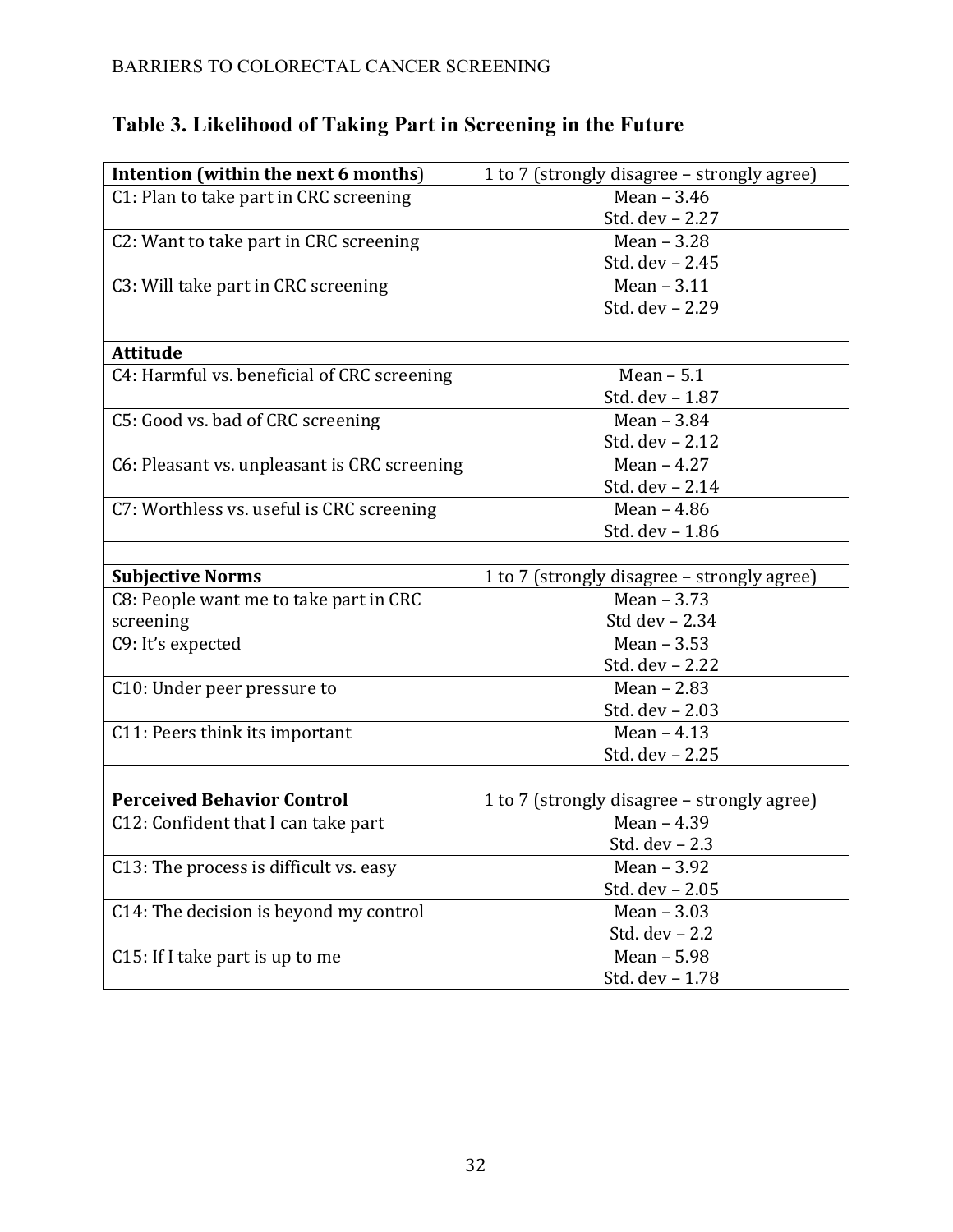# **Table 4. Survey Opinion**

|                                            | Percentages                       |  |  |  |  |
|--------------------------------------------|-----------------------------------|--|--|--|--|
| D1: Length of the survey                   | Much too long $-17\%$             |  |  |  |  |
|                                            | A bit too long - 29%              |  |  |  |  |
|                                            | About right $-54%$                |  |  |  |  |
|                                            | A bit too short $-0\%$            |  |  |  |  |
|                                            | Much too short $-0\%$             |  |  |  |  |
| D2: Difficulty understanding the questions | $No - 54\%$                       |  |  |  |  |
|                                            | Yes, a few questions - 38%        |  |  |  |  |
|                                            | Yes, many of the questions $-8\%$ |  |  |  |  |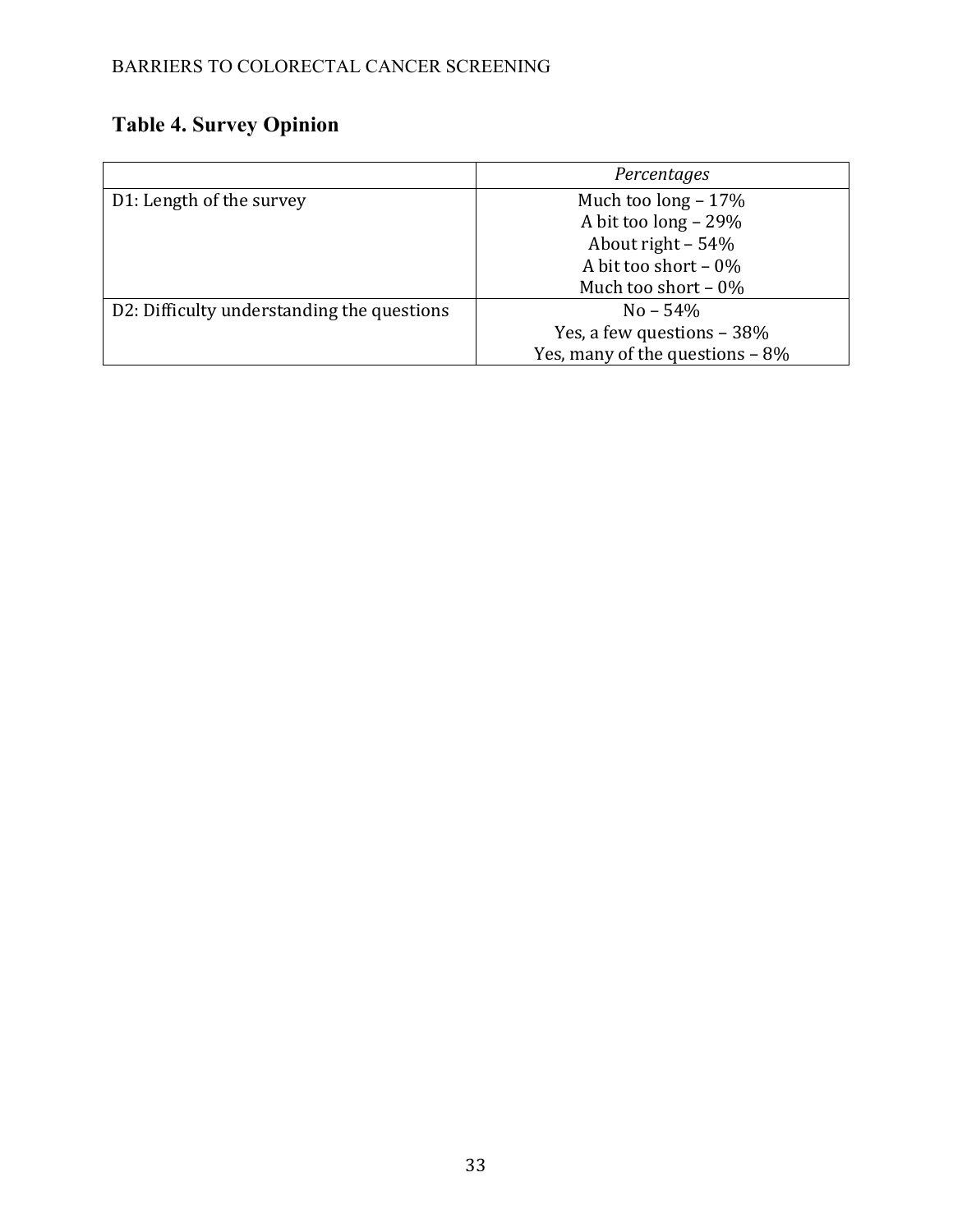# **Appendix**

## **Barriers to Colorectal Cancer Screening Survey**

# **SECTION A. DEMOGRAPHIC INFORMATION**

# **A1: Which county/city do you live? \_\_\_\_\_\_\_\_\_\_\_\_\_\_\_\_\_\_\_\_\_\_\_\_\_\_\_\_\_\_\_\_\_\_\_\_\_\_\_\_\_\_\_\_\_\_\_\_\_\_\_\_\_\_\_\_\_\_\_\_\_\_\_ A2: What is your health insurance status (check all that apply)** OMedicaid **••** OMedicare •• OPrivate health insurance O Social security disability **•** • • • • ONone **A3: Do you work** OFull-time O Part-time O Unemployed O Student O Volunteer O Other [specify] **A4: What year where you born? \_\_\_\_\_\_\_\_\_\_\_\_\_\_\_\_\_\_\_\_\_\_\_\_\_ A5: What is you gender?** O Male O Female **A6: What is the highest grade or year of school you completed?** O Less than high school in the control of High school graduate or GED O Some college/ vocational/trade school degree  $\circ$  College graduate O Graduate Degree or higher **A7: What is your ethnicity/race?** O White, non Hispanic  $\qquad$  O Black, non Hispanic  $\qquad$  O Hispanic  $\qquad$  O Asian, Pacific Islander O Other\_\_\_\_\_\_\_\_\_\_\_\_\_\_\_\_\_\_\_\_\_\_(please specify) **A8: What is your marital status?** O Married, living with spouse O Member of an unmarried couple

- O Divorced/separated <sup>O Single, never married</sup>
- O Other\_\_\_\_\_\_\_\_\_\_\_\_\_\_\_\_\_\_\_\_\_\_\_\_\_\_\_(please specify)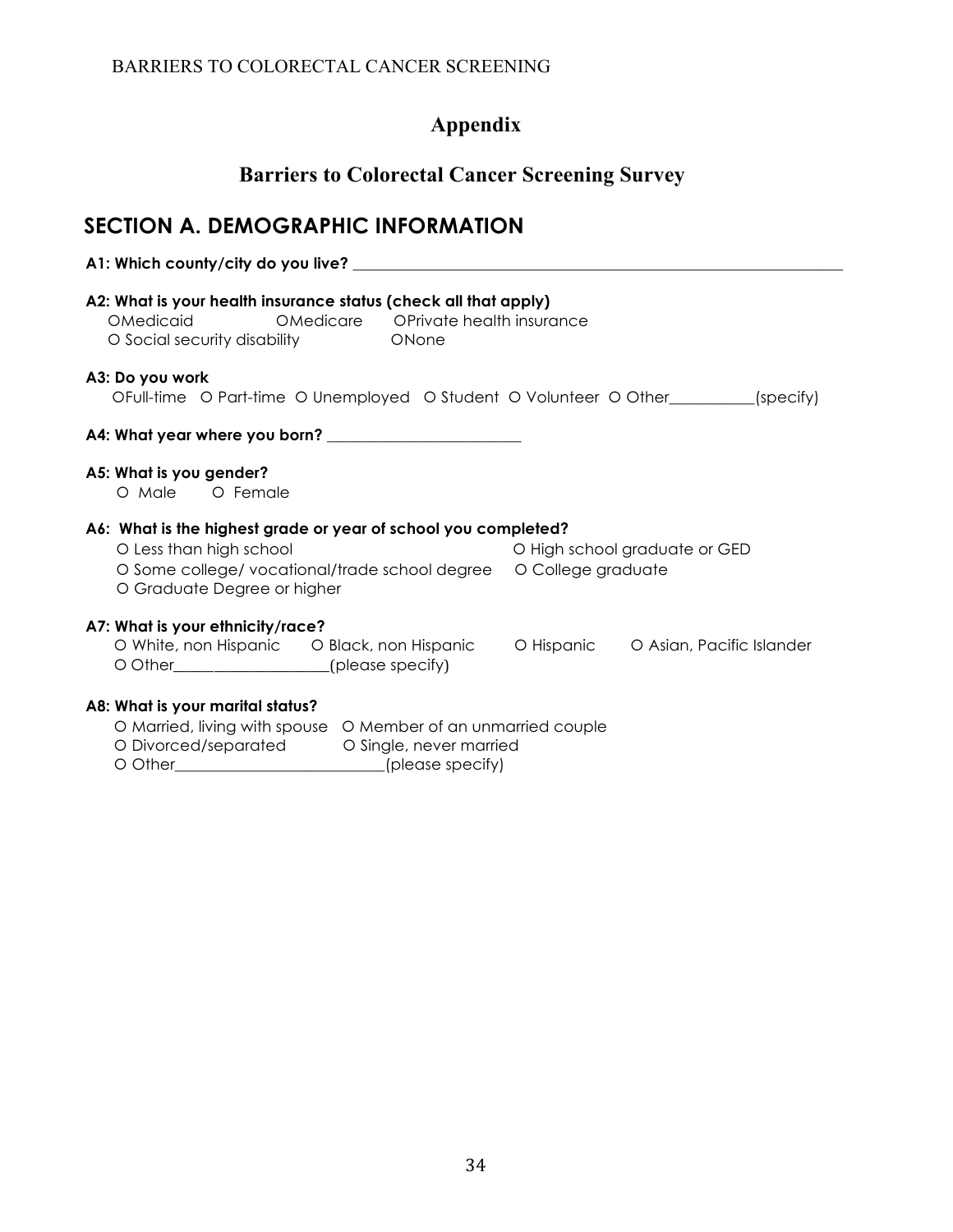**Have you ever been screened or tested for colon cancer or colorectal cancer?**

O'Yes O'No O'Not sure

**\* Skip A9a and A9b if you answered "NO" or "Not sure" to the previous question**

**A9a: If you answered YES to A9, how long ago were you screened for colon or colorectal cancer?**

O<1 year ago 
O 1-3 years ago 
O 3-5 years ago 
O 5-10 years ago 
O >10 years ago O Not sure

**A9b: If you answered YES to A9, what tests did you use (check all that apply)**

 ¡Stool sample ¡ Colonoscopy ¡ Sigmoidoscopy ¡ Barium Enema O Not sure  $\qquad$  O Other (specify)

**A10: Has anyone in your family (mother, father, brother, sister, aunt, uncle, or grandparents) been diagnosed with colon or colorectal cancer?**

O'Yes O No O Not sure

**\* Skip A10a if you answered "NO" or "Not sure" to the previous question**

**A10a: If you answered YES to A9, who was diagnosed (check all that apply)?** O Mother 
<sup>o</sup> Father 
<sup>o</sup> Brother **o** Sister **o** Grandmother O Grandfather  $\qquad$  O Aunt  $\qquad$  O Uncle  $\qquad$  O Not sure

**A11: Has anyone in your family (mother, father, brother, sister, aunt, uncle, or grandparents) been diagnosed with colon polyps or had colon polyps removed?**

O'Yes ONo ONot sure

**\* Skip A11a if you answered "NO" or "Not sure" to the previous question**

**A11a: If you answered YES to A9, who was diagnosed (check all that apply)?** O Mother O Father O Brother O Sister O Grandmother  $\Omega$  Grandfather  $\Omega$  Aunt  $\Omega$  Uncle  $\Omega$  Not sure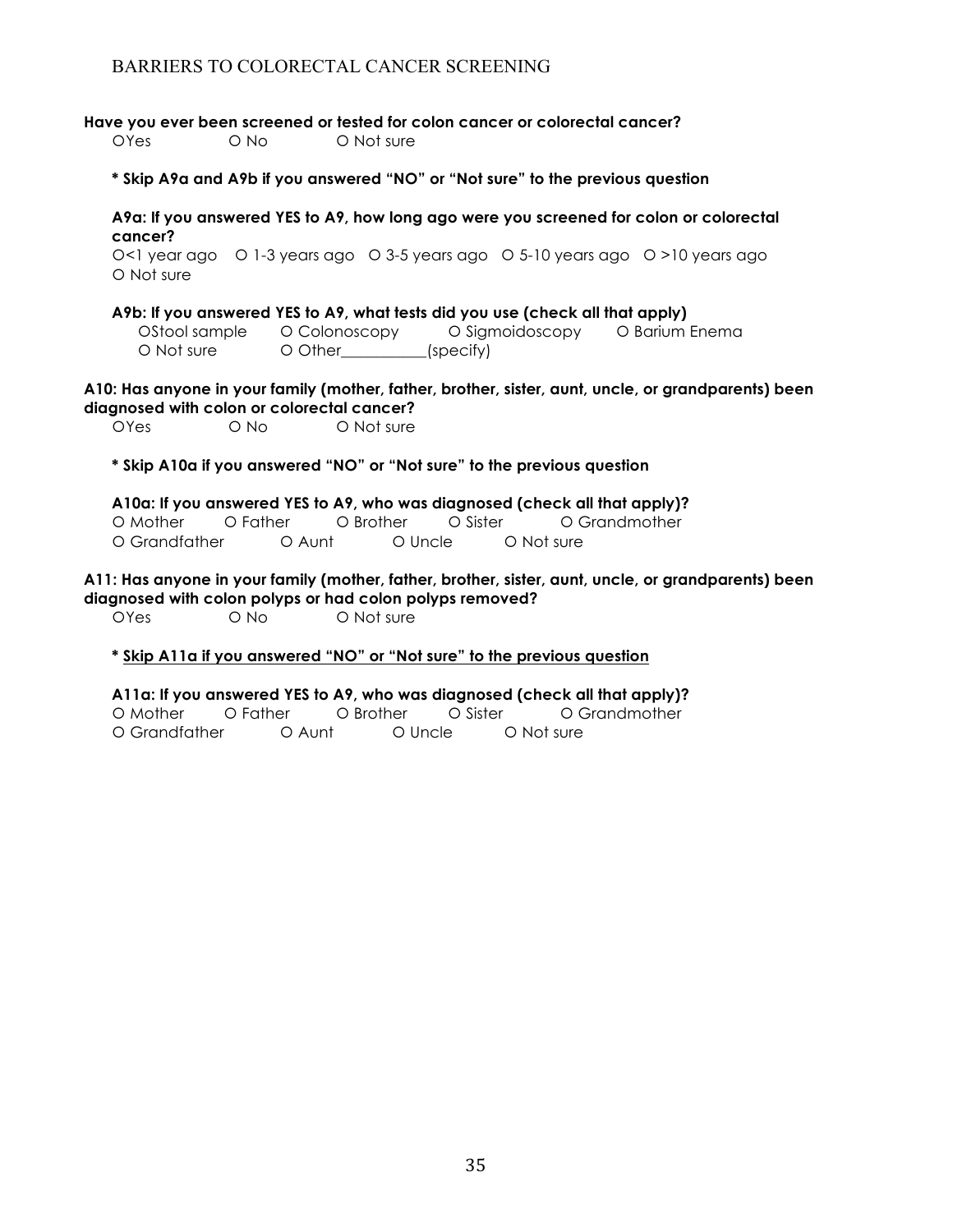# **Section B: Perceived Barriers to Colorectal Cancer Screening**

| In this section, we are interested in knowing reasons impacting your decision to get screened for colon            |
|--------------------------------------------------------------------------------------------------------------------|
| cancer<br>Answer the following questions Yes or No                                                                 |
|                                                                                                                    |
| B1: Your primary care provider has never recommended that you should be screened for colon cancer.                 |
| $O$ No<br>O Yes                                                                                                    |
| B2: You feel like you have not been adequately educated on colon cancer screening.                                 |
| O Yes<br>$O$ No                                                                                                    |
| B3: You think it is too expensive to get screened for colon cancer or you do not want to pay for it.               |
| $O$ No<br>O Yes                                                                                                    |
| B4: You do not have access to locations that allow you to be screened for colon cancer.                            |
| O Yes<br>$O$ No                                                                                                    |
| B5: You do not have access to the resources that allow you to be screened for colon cancer, answer                 |
| yes or no to each resource.                                                                                        |
| a. Transportation O Yes<br>O No                                                                                    |
| b. Time<br><b>O</b> Yes <b>O</b> No                                                                                |
| c. Community programs that offer screening<br><b>O</b> Yes<br>$O$ No                                               |
| d. Other                                                                                                           |
| B6: You do not have insurance that will cover colon cancer screening at a reasonable cost.<br>O Yes<br>$O$ No      |
|                                                                                                                    |
| B7: You are worried about the pain or the embarrassment associated with colon cancer screening.<br>O Yes<br>$O$ No |
| B8: You are worried about the possibility of a diagnosis of colon cancer.                                          |
| O Yes<br>$O$ No                                                                                                    |
| B9: You are worried about the shame associated with being sick if diagnosed with cancer.                           |
| O Yes<br>$O$ No                                                                                                    |
| B10: You do not have trust in the healthcare system.                                                               |
| O Yes<br>$O$ No                                                                                                    |
| B11: You do not have symptoms of colon cancer and therefore do not feel you need to be screened.<br>O No<br>O Yes  |
| B12: You do feel like you have enough knowledge about colon cancer and the screening available.<br>O Yes<br>$O$ No |
|                                                                                                                    |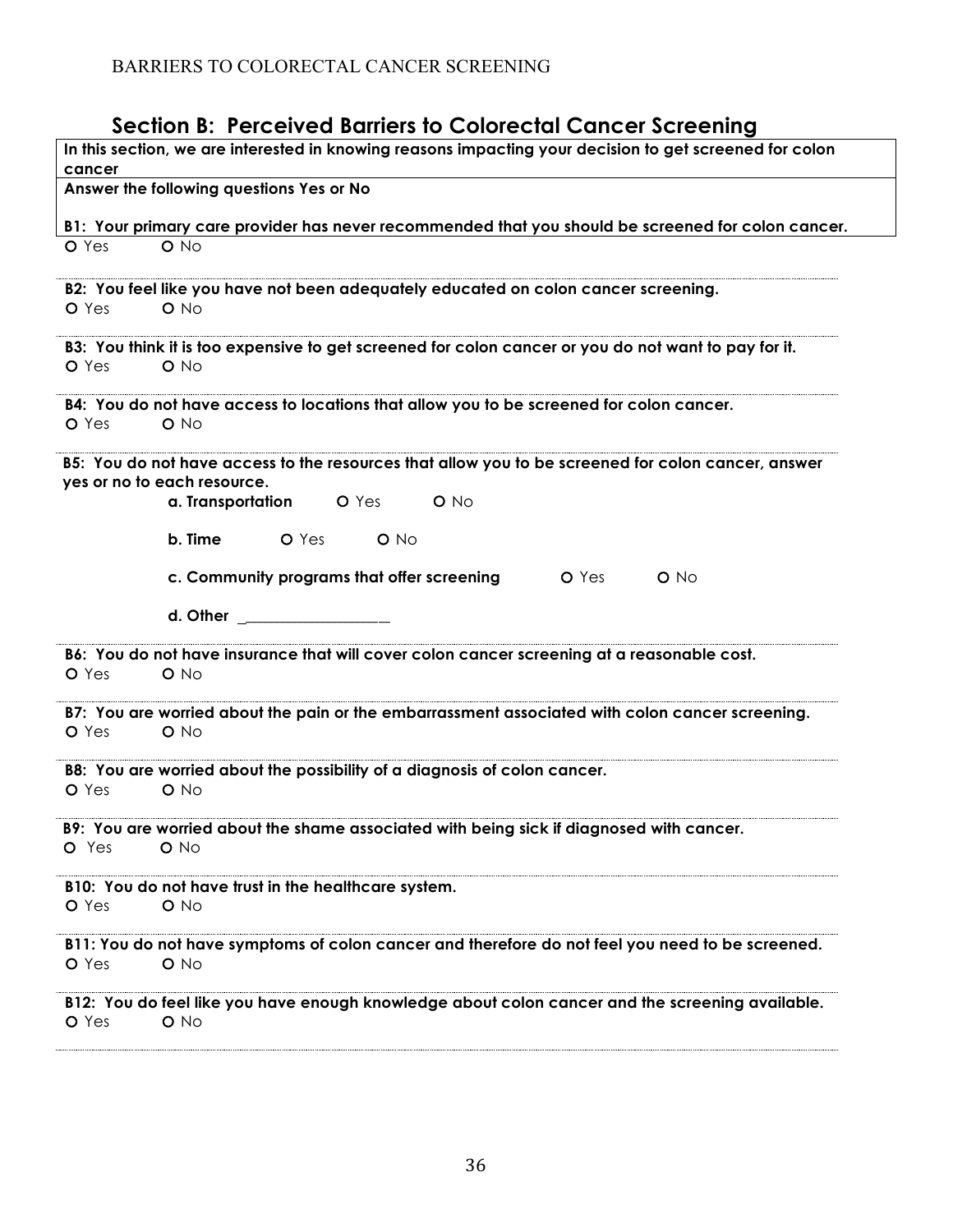|                | <b>SECTION C. Intentions, Attitudes, Social Norms and Perceived Behavioral Control</b><br>(Azjen, 2006)                                                            |              |                         |           |                |                         |            |          |
|----------------|--------------------------------------------------------------------------------------------------------------------------------------------------------------------|--------------|-------------------------|-----------|----------------|-------------------------|------------|----------|
|                | We would like to know some of your thoughts about colon cancer screening and the likelihood of taking part in<br>colon cancer screening in the future              |              |                         |           |                |                         |            |          |
|                | On a scale of 1 to 7 with 1 being 'strongly disagree' and 7 being 'strongly agree,' indicate to what<br>extent you agree or disagree with the following questions: |              |                         |           |                |                         |            |          |
|                |                                                                                                                                                                    |              |                         |           |                |                         |            |          |
|                | <b>INTENTION</b>                                                                                                                                                   | 1.           | 2 <sub>3</sub>          |           | 4              | 5                       | 6          | 7        |
| C1.            | You plan to take part in colon cancer screening in the next six months                                                                                             |              | $\circ\circ\circ$       |           | $\circ$        | $\circ$                 | $\circ$    | $\circ$  |
| $C2$ .         | You want to take part in colon cancer screening in the next six months                                                                                             |              | 000                     |           |                | $\circ$ $\circ$ $\circ$ |            | $\circ$  |
| C <sub>3</sub> | You will take part in colon cancer screening in the next six months                                                                                                |              | 000                     |           |                | 000                     |            | $\circ$  |
|                | <b>ATTITUDE</b>                                                                                                                                                    |              |                         |           |                |                         |            |          |
| C4.            | On a scale of 1 being 'harmful' and 7 being 'beneficial' how would you rate                                                                                        | $\mathbf{1}$ | 2                       | 3         | $\overline{4}$ | 5                       | 6          |          |
|                | taking part in colon cancer screening                                                                                                                              |              |                         |           |                |                         |            |          |
| $C5$ .         | On a scale of 1 being 'good' and 7 being 'bad' how would you rate taking part                                                                                      |              | 000                     |           | $\circ$        | $\circ$                 | $\circ$    | $\circ$  |
|                | colon cancer screening                                                                                                                                             |              |                         |           |                |                         |            |          |
| C6.            | On a scale of 1 being 'pleasant for you' and 7 being 'unpleasant for you' how                                                                                      |              |                         | 000000    |                |                         |            | $\circ$  |
|                | would you rate taking part in colon cancer screening                                                                                                               |              |                         |           |                |                         |            |          |
| C7.            | On a scale of 1 being 'worthless' and 7 being 'useful' how would you rate taking                                                                                   |              |                         | $0000000$ |                |                         |            | $\circ$  |
|                | part in colon cancer screening                                                                                                                                     |              |                         |           |                |                         |            |          |
|                | <b>SUBJECTIVE NORMS</b>                                                                                                                                            |              |                         |           |                |                         |            |          |
|                | On a scale of 1 being 'strongly disagree' and 7 being 'strongly agree' please                                                                                      | 1.           | 2                       | 3         |                | 5                       |            | 7        |
|                | respond to the following questions:                                                                                                                                |              |                         |           |                |                         |            |          |
| C8.            | People who are important to me want me to take part in colon cancer screening                                                                                      | O.           | $\circ$ $\circ$         |           | $\circ$        | $\circ$                 | $\circ$    | $\circ$  |
| C9.            | It is expected of me that I take part in colon cancer screening                                                                                                    |              | $\circ$ $\circ$ $\circ$ |           | $\circ$        | $\circ$                 | $\circ$    | $\circ$  |
| C10            | I feel under social pressure to take part in colon cancer screening                                                                                                |              | $\circ$ $\circ$ $\circ$ |           | $\circ$        | $O$ $O$                 |            | $\circ$  |
| C11.           | Most of my peers think it is important to take part in colon cancer screening                                                                                      |              |                         | 000000    |                |                         |            | $\circ$  |
|                |                                                                                                                                                                    |              |                         |           |                |                         |            |          |
|                | PERCEIVED BEHAVIOR CONTROL                                                                                                                                         | 1.           | 2                       | 3         |                |                         |            | 7        |
|                |                                                                                                                                                                    |              |                         | 000       | $\circ$        | $\circ$                 | $\circ$    | $\Omega$ |
| C12.           | On a scale of 1 being 'strongly disagree' and 7 being 'strongly agree' please rate                                                                                 |              |                         |           |                |                         |            |          |
|                | your response to the following statement:                                                                                                                          |              |                         |           |                |                         |            |          |
|                | 'I am confident that I can take part colon cancer screening'                                                                                                       |              | $\circ$ $\circ$         |           |                |                         |            |          |
| C13.           | On a scale of 1 being 'easy' and 7 being 'difficult' please rate your response to<br>the following statement:                                                      |              |                         |           |                |                         |            |          |
|                |                                                                                                                                                                    |              |                         |           |                |                         |            |          |
|                | 'The process of screening for colon cancer screening is'                                                                                                           |              |                         |           |                |                         | $00000000$ |          |
| C14.           | On a scale of 1 being 'strongly disagree' and 7 being 'strongly agree' please rate<br>your response to the following statement:                                    |              |                         |           |                |                         |            |          |
|                | 'The decision to take part in colon cancer screening is beyond my control'                                                                                         |              |                         |           |                |                         |            |          |
|                | On a scale of 1 being 'strongly disagree' and 7 being 'strongly agree' please rate                                                                                 |              |                         |           |                |                         | $00000000$ |          |
| C15.           | your response to the following statement:                                                                                                                          |              |                         |           |                |                         |            |          |
|                | 'Whether I take part in colon cancer screening is completely up to me'                                                                                             |              |                         |           |                |                         |            |          |
|                |                                                                                                                                                                    |              |                         |           |                |                         |            |          |